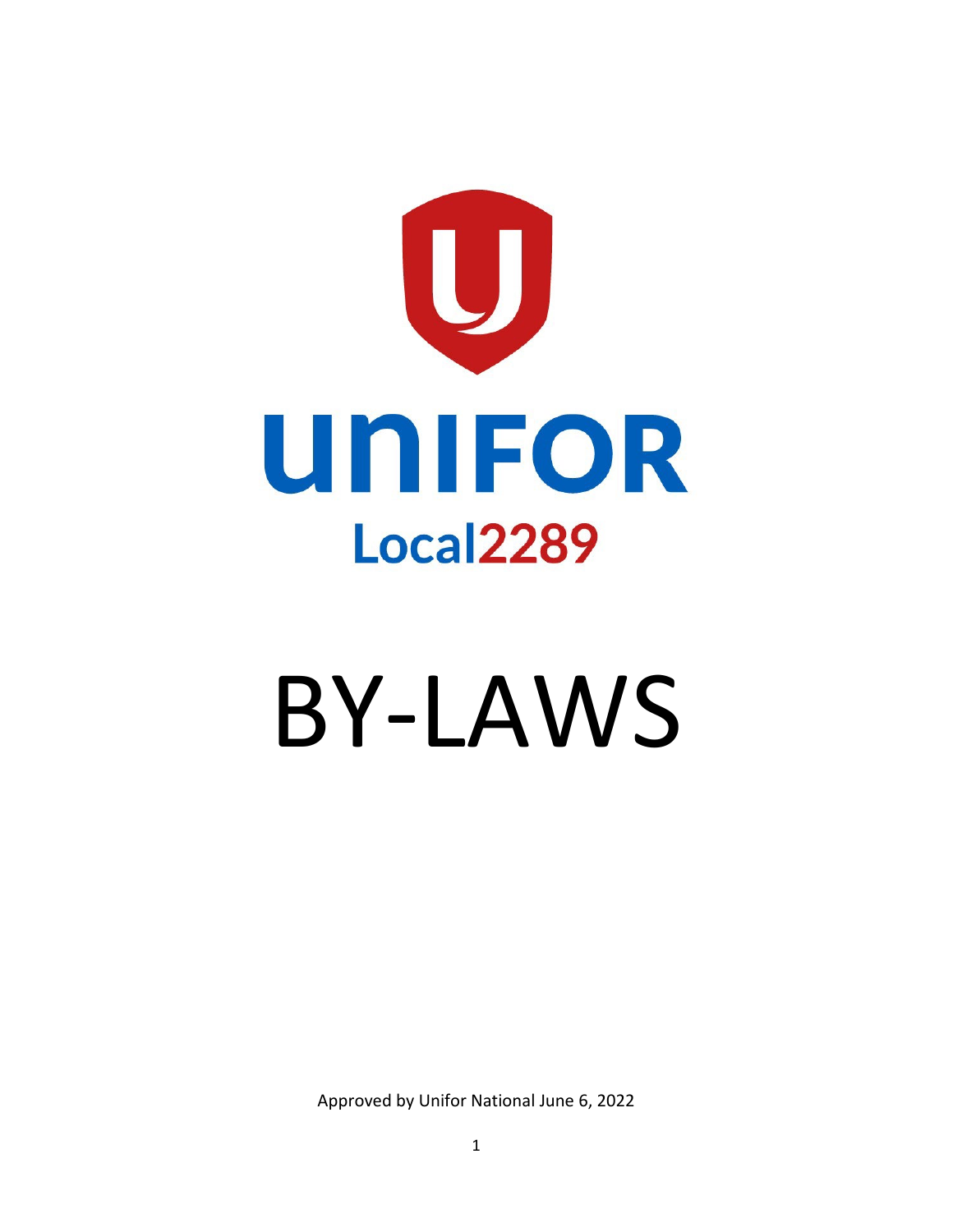| <b>ARTICLE 1</b>    |  |
|---------------------|--|
| <b>ARTICLE 2</b>    |  |
| <b>ARTICLE 3</b>    |  |
| <b>ARTICLE 4</b>    |  |
| <b>ARTICLE 5</b>    |  |
| <b>ARTICLE 6</b>    |  |
| <b>ARTICLE 7</b>    |  |
| <b>ARTICLE 8</b>    |  |
| <b>ARTICLE 9</b>    |  |
|                     |  |
|                     |  |
|                     |  |
|                     |  |
|                     |  |
|                     |  |
|                     |  |
|                     |  |
|                     |  |
| POLICY 1            |  |
| POLICY <sub>2</sub> |  |
| POLICY <sub>3</sub> |  |
| POLICY 4            |  |
| POLICY <sub>5</sub> |  |
| POLICY <sub>6</sub> |  |
| POLICY <sub>7</sub> |  |
| POLICY <sub>8</sub> |  |
| POLICY <sub>9</sub> |  |
| POLICY 10           |  |
| POLICY 11           |  |

# Contents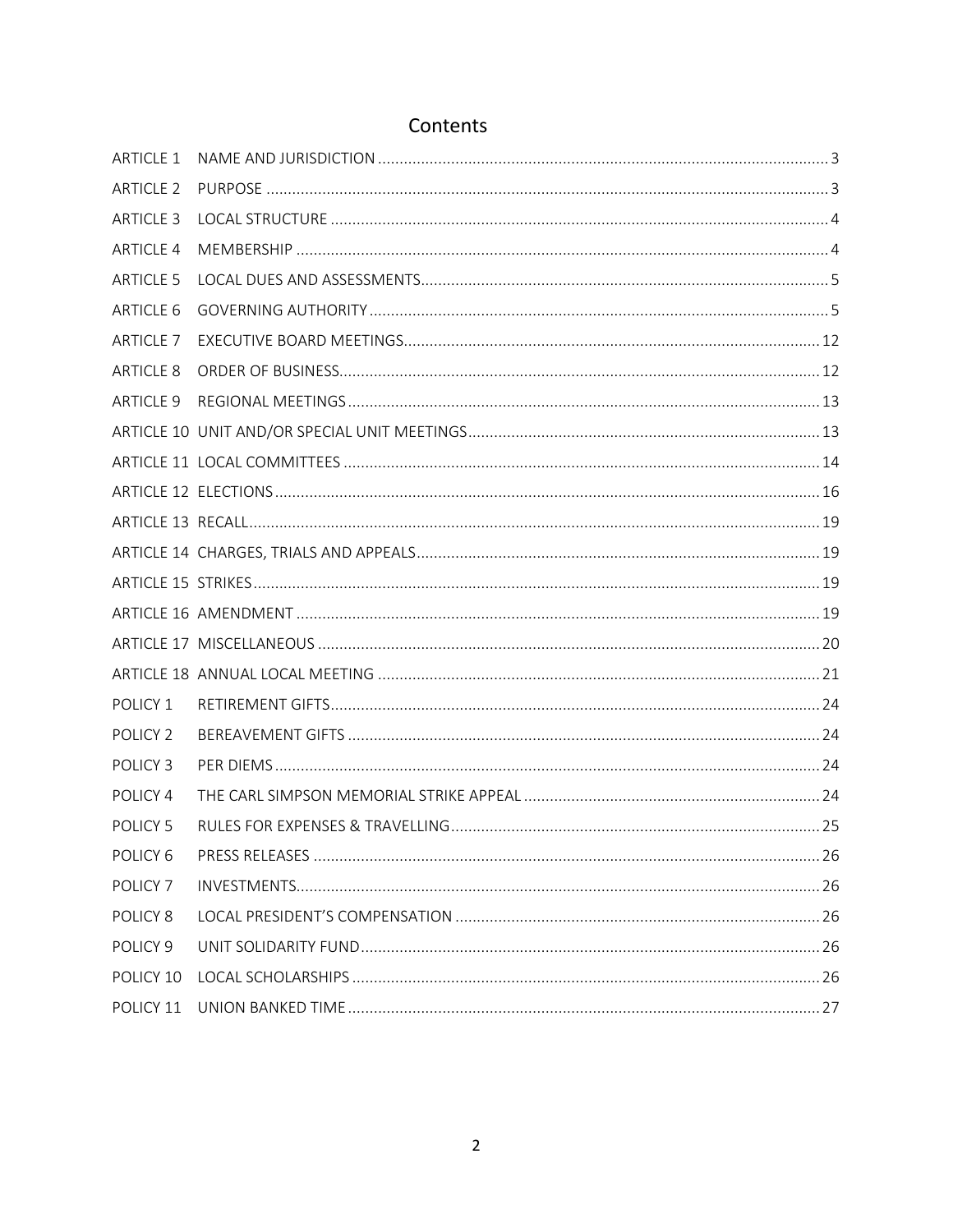## <span id="page-2-0"></span>**ARTICLE 1 NAME AND JURISDICTION**

- 1. This organization shall be known as Unifor Local 2289 (hereinafter called the "Local").
- 2. This Local has been established and exists by virtue of a charter issued to it by Unifor (hereinafter called the "National Union") pursuant to the Constitution of the National Union (hereinafter called the "National Constitution").
- 3. The Local, its Executive Board Members and all those elected, appointed or employed to act on its behalf will not threaten, intimidate, or unlawfully discriminate against any member for reason of that member's pregnancy, age, marital status, disability, sex, sexual orientation, race, creed, colour, religious beliefs, national origin, political affiliation, records of offense or for exercising any rights under the National Constitution, Policies, By-Laws or Collective Agreement. The Local will not subject a member to harassment.
- 4. This Local shall be subdivided into four (4) Districts. These Districts shall be broken into nine (9) Units. They shall be as follows:

| District #1 | Unit #1  | Sydney                                 |
|-------------|----------|----------------------------------------|
|             | Unit #10 | Port Hawkesbury                        |
| District #2 | Unit #2  | Antigonish/New Glasgow                 |
|             | Unit #3  | Truro                                  |
|             | Unit #4  | Amherst                                |
| District #3 | Unit #5  | Halifax, Dartmouth, Sackville, Bedford |
| District #4 | Unit #6  | <b>Bridgewater</b>                     |
|             | Unit #7  | Yarmouth                               |
|             | Unit #8  | Kentville                              |
|             |          |                                        |

## <span id="page-2-1"></span>**ARTICLE 2 PURPOSE**

- 1. The purpose of this Local is to unite all workers within its jurisdiction for the following purposes:
	- (a) To improve their wages and hours of work, to increase their job security and to secure working conditions conducive to safety and good health;
	- (b) To advance their economic, social, political and cultural interests; to disseminate information among workers regarding economic, social, political and other matters affecting their lives and welfare;
	- (c) To give assistance and encouragement to organizations in organizing workers and to engage in such other activities as may be necessary or proper to strengthen the labour movement and to extend the process of collective bargaining throughout all trades and industries;
	- (d) To secure legislation safeguarding and promoting economic security and the social welfare of all workers;
	- (e) To preserve and extend civil rights and liberties within a free and democratic society;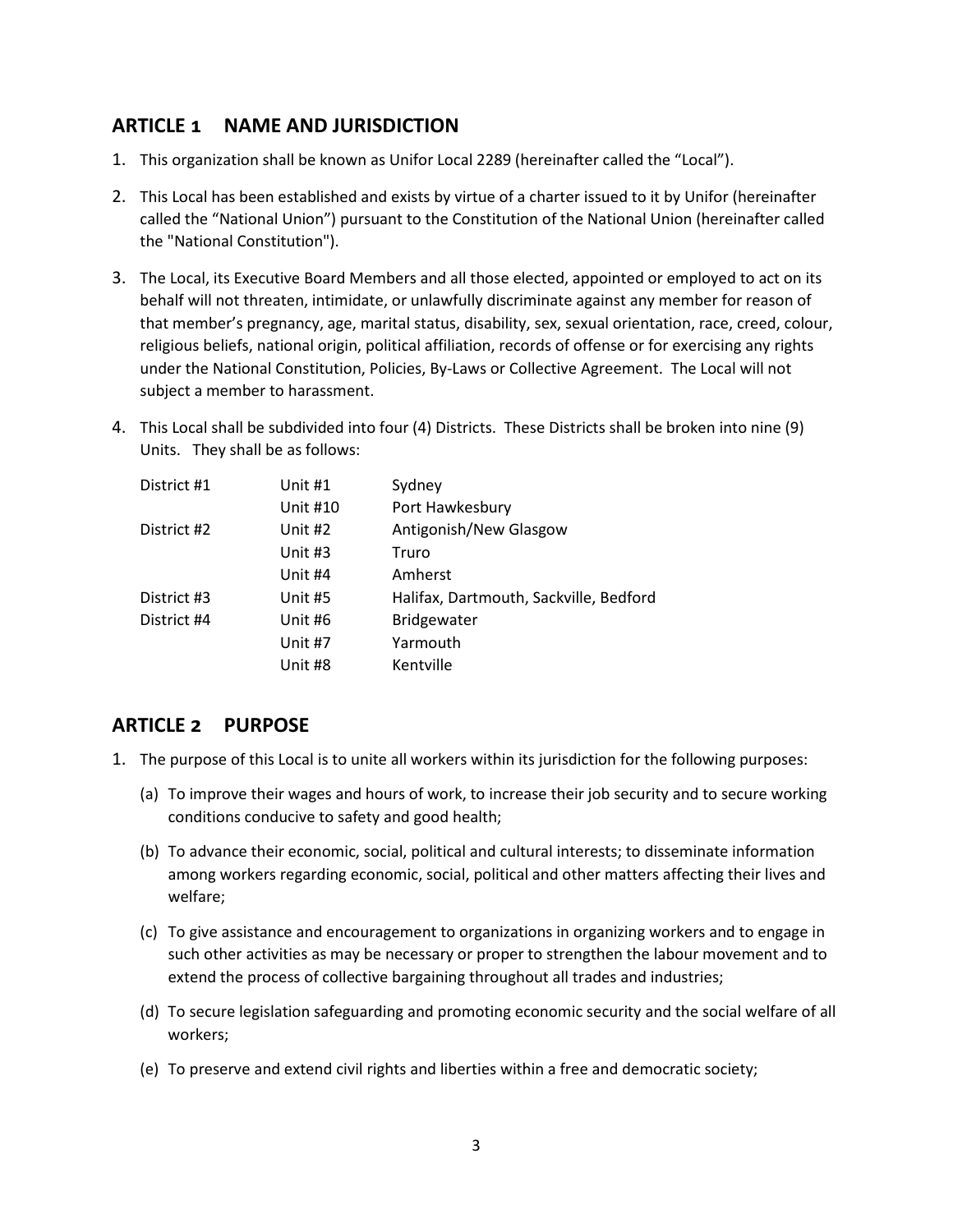- (f) To promote the policies and goals of the National Union;
- (g) To promote and uphold the By-Laws and policies of the Local and the Constitution and Policies of the National Union.
- 2. Local shall endeavour to accomplish the foregoing purposes by organizing the unorganized workers within its jurisdiction, educating its membership, negotiating collective bargaining agreements with employers, securing progressive legislation, and by all other appropriate means within the National Union.

## <span id="page-3-0"></span>**ARTICLE 3 LOCAL STRUCTURE**

1. The structure of the Local shall consist of the following (in no specific order):

Membership Executive Board Unit Representatives Chief Stewards Shop Stewards Committees

2. The headquarters and main office of this Local shall be in the Halifax Regional Municipality, Nova Scotia or such other place as may be designated by the Executive Board of the Local.

## <span id="page-3-1"></span>**ARTICLE 4 MEMBERSHIP**

1. Eligibility

Any person eligible for membership in the National Union, as defined in Article 5 of its Constitution shall be eligible for membership in this Local if performing work within the Local's assigned jurisdiction; or on temporary transfer outside the Local's assigned jurisdiction; or if dismissed and the grievance is not yet resolved; or on layoff with recall rights. If there is no reasonable chance of recall, a person is not eligible for membership.

The Local may accept into membership any person who has applied for membership in the National Union and has paid the appropriate fees.

A member in good standing is a person who has signed a membership card and paid the required initiation fee. The member must adhere to all rules as stipulated on the application form; subject to conditions in Article 5 of the National Constitution.

2. Application & Initiation Fees

Application for membership shall be submitted to the Local. The form of the application for membership shall be supplied by the National Union. An initiation fee in the amount of \$20.00 as per Article 15 section G of the National Constitution shall be submitted along with the written application for membership unless the initiation fee has been waived by action of the Local. A membership card will be issued to each applicant upon approval of the Local.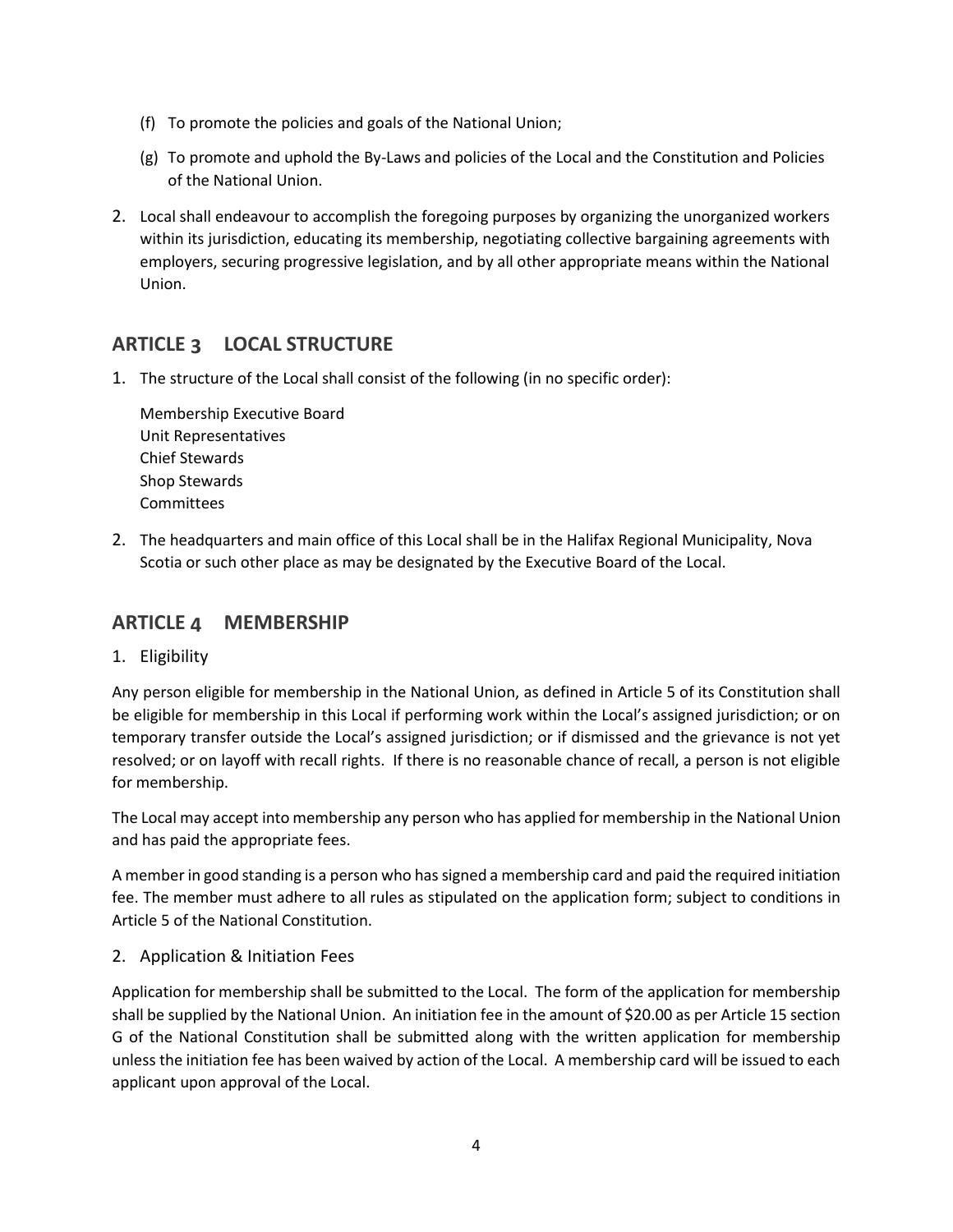For newly organized members the initiation fee, dues and all other fees shall be the minimum required by law in the jurisdiction concerned.

## <span id="page-4-0"></span>**ARTICLE 5 LOCAL DUES AND ASSESSMENTS**

Each member of the Local shall pay monthly dues of 1.65 % of their regular basic earnings. From this amount the Local shall pay per capita dues in accordance with Article 16 of the National Constitution.

Membership dues may be changed only by majority of those voting on the question by secret ballot referendum of the entire membership of the Local or by a majority vote in an Annual Local Meeting or Special Local Meeting.

The Local may impose a special assessment on dues only in the same manner as changing membership dues.

# <span id="page-4-1"></span>**ARTICLE 6 GOVERNING AUTHORITY**

#### 1. Membership

The affairs of the Local shall be governed by its membership in accordance with the National Constitution and Local By-Laws and Policies in the following manner:

- (a) Through action taken in the Annual Local Meeting or a Special Local Meeting or by referendum of the membership;
- (b) Through actions and decisions of the Executive Board between Annual Local Meetings;
- (c) The actions and decisions of the Executive Board may be overruled by the membership at the Annual Local Meeting or by referendum;
- (d) The Constitution of the Local union shall be the Constitution of the National Union, Unifor, and these By-Laws shall be in all respects subordinate to said Constitution and all applications and interpretations, thereof.
- 2. Referendum

The Local Executive Board shall call a Special Local Meeting if a petition signed by twenty percent (20%) of the Local membership or a petition signed by a majority of members of the Local Executive Board is received which calls for a change on any particular subject. The petition must be legible with printed name, address and signature of each member in good standing and will be verified by the Election Committee.

- 3. Executive Board
	- (a) The Officers of this Local shall be: President Vice President Secretary/Treasurer 1 Regional Director, District 1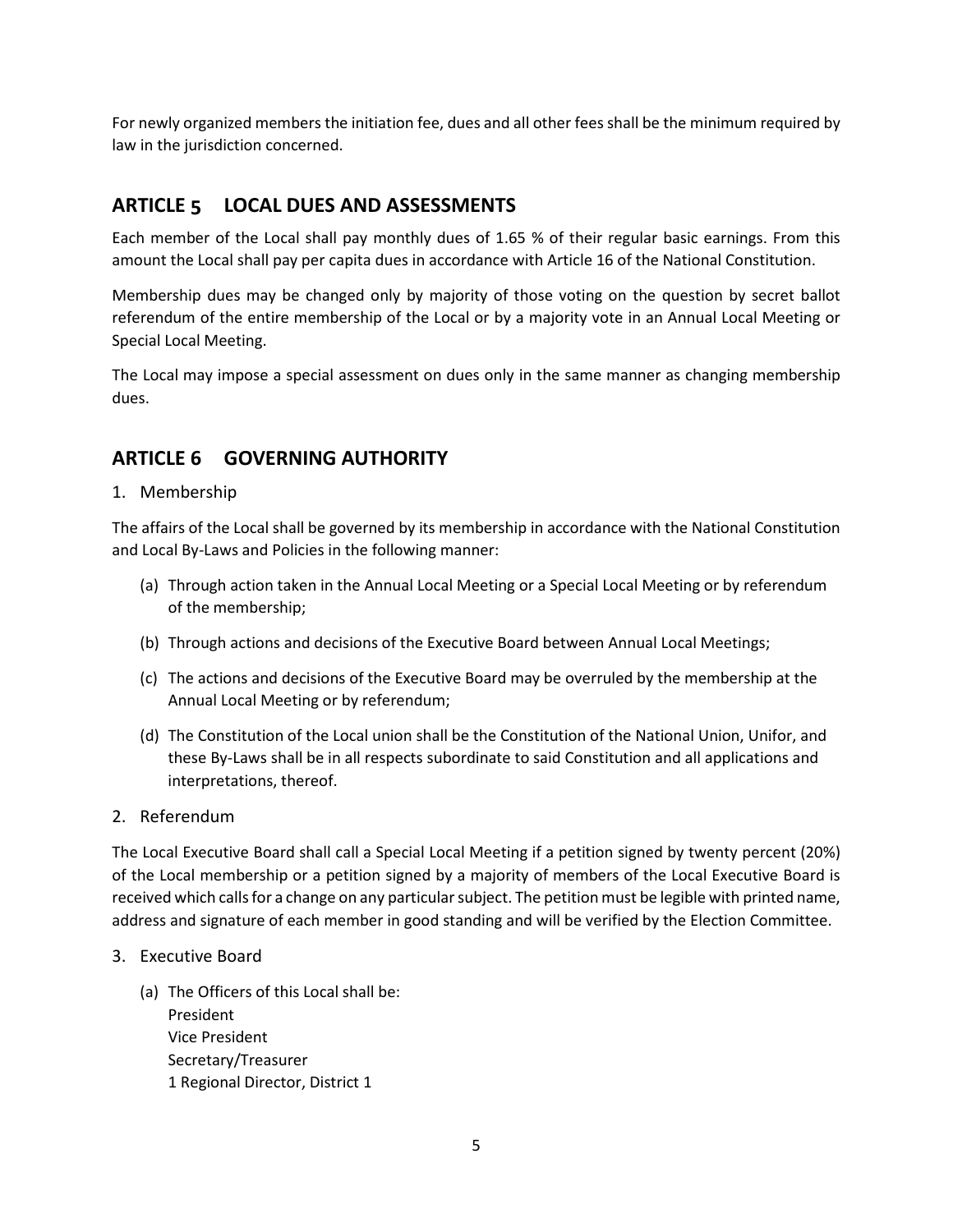1 Regional Director, District 2 1 Regional Director, District 3 1 Regional Director, District 4

(b) All decisions of the Executive Board shall be by majority vote of the Officers in attendance;

(c) (i) Any Officer of the Executive Board who occupies a position of Acting Management, applies for or interviews for a management position shall be recalled in accordance with Article 15, Section E of the National Constitution;

(ii) Any Officer of the Executive Board who has had their position declared vacant by recall shall be deemed ineligible in any and all Local elections until the end of the term for which their position was declared vacant.

(d) Vacancies:

(i) In case of vacancy in the office of President, one of the Executive Officers shall immediately assume all responsibilities of that office as decided upon by the majority of the Executive Board, and an election will be called to fill the position;

(ii) In the case of a vacancy in the office of Vice President, Secretary/Treasurer or Regional Director for the unexpired term of less than six (6) months, the Executive Board shall appoint a new Vice President, Secretary/Treasurer or Regional Director. The members shall approve the replacement at the next Annual Local Meeting;

(iii) In the case of a vacancy in the office of Vice President, Secretary/Treasurer or Regional Director for the term of more than six (6) months, an election will be called and voted on per Article 12A of these By-Laws;

(iv) During the temporary absence of any officer (other than the President), the President shall appoint a member to serve for the interim of the absence.

(e) Term of Office for Local Officers shall be as follows:

President – elected by the entire membership every three (3) years.

Vice President – elected by the entire membership every three (3) years.

Secretary/Treasurer – elected by the entire membership every three (3) years.

Regional Directors – elected by the members in their district every three (3) years.

- 4. Duties of the Local Officers:
- 1. The Local President shall:
	- (a) Be responsible for the conduct of all Local business;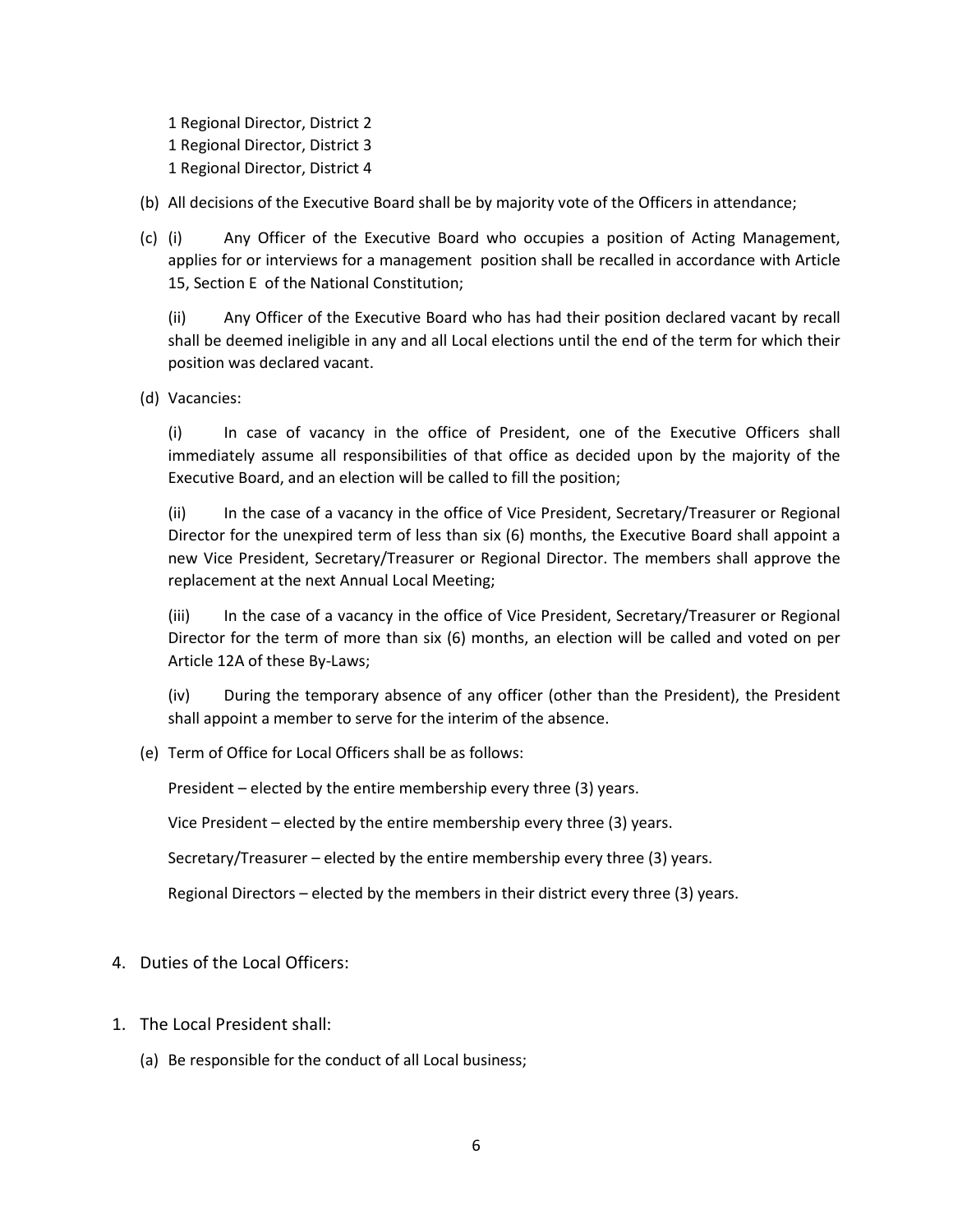- (b) Preside at Local membership and Executive Board meetings;
- (c) Decide all questions of order according to the parliamentary rules and have the deciding vote in the case of a tie;
- (d) Prosecute grievances and appeal them to a higher level for the Union when not satisfactorily settled;
- (e) Be the official spokesperson for the Local;
- (f) Support and enforce the National Constitution and these By-Laws and act within the policies established by the National Union and the Local;
- (g) Appoint all non-elected committees as required and appoint all delegates to all bodies with which the Union is affiliated. The President shall be first delegate to all Unifor, CLC and subsidiary body conventions or conferences.
- (h) See that all committees perform the duties assigned to them within a reasonable time. The President shall promptly remove any appointed committee member not performing their duties and appoint another.
- (i) See that all Chief Stewards and/or Shop Stewards perform the duties assigned to them within a reasonable time;
- (j) Ensure that all funds of the Local have been deposited in a Chartered Bank, Trust Company or Credit Union in the name of the Local, subject to withdrawal by cheques; signed by two of the three signing officers in the name of the Local and countersigned by any two of the following: The President, the Secretary/Treasurer or the Regional Director of District 3. The President shall see that no disbursements are made except on an order countersigned by any two of the three signing officers or such other person designated by the Executive Board. No vouchers or orders are necessary to pay regular standing bills such as rent, salaries and general office expense (i.e: webhosting and computer maintenance). Expenditures greater than \$500 for payment of: training, courses, conferences and conventions and other large strike or solidarity support must be approved by the Executive Board;
- (k) Be required to work in conjunction with the Secretary/Treasurer in the investment of Local funds;
- (l) Co-operate with the professional staff of the Local and shall not work in conflict with them. In the event of any dispute between the President and the professional staff the matter shall be referred to the Executive Board for resolution;
- (m) Approve all bills to be paid and countersign all cheques drawn on the Local treasury;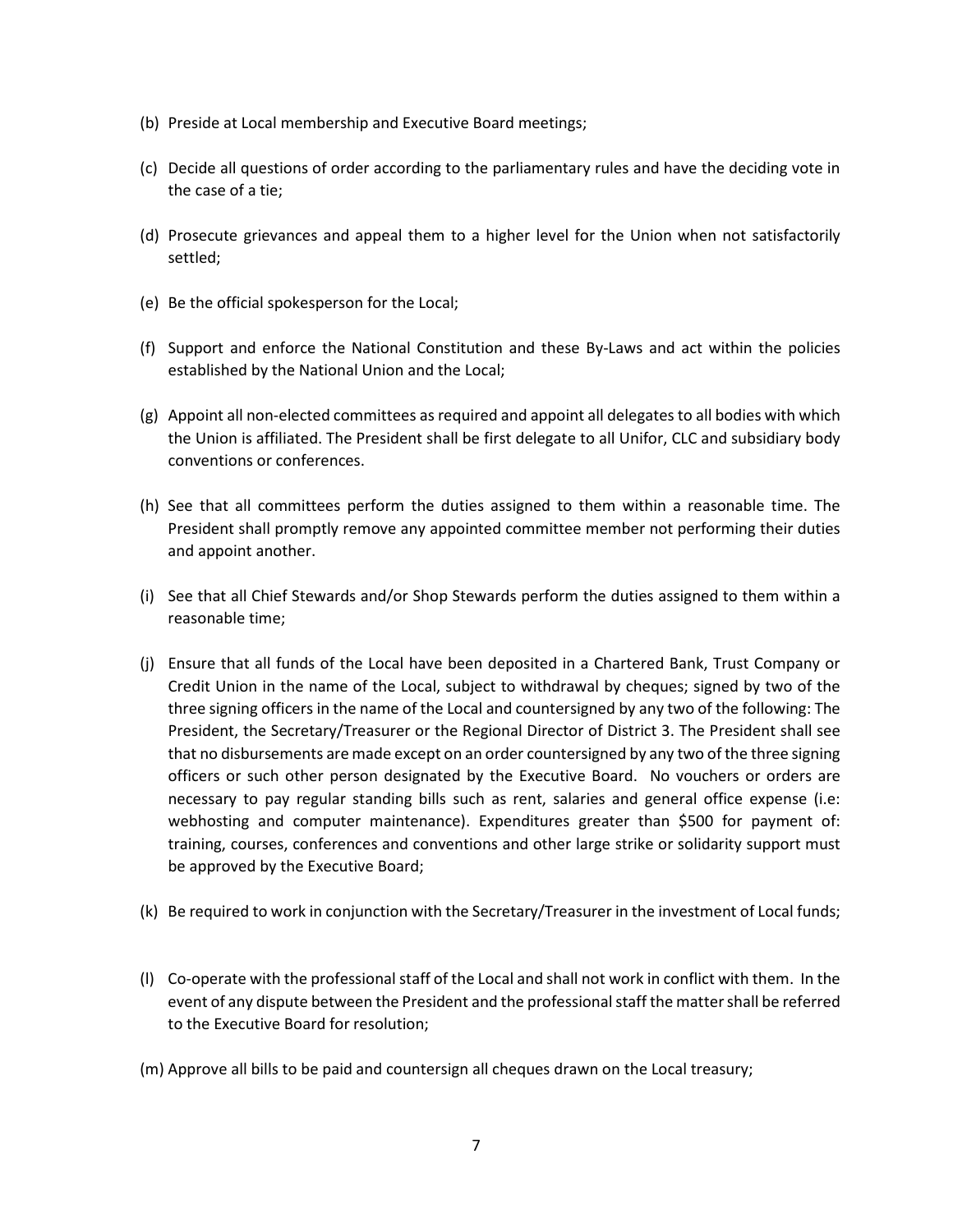- (n) When necessary and when approved by the Executive Board, employ such clerical assistance as may be required for the efficient operation of the financial affairs of the Local and the overall administration of the Local office. For greater assurance, any actions respecting the terms and conditions of employment of administrative staff will be with majority agreement, knowledge and understanding of the Executive Board;
- (o) When necessary, assign responsibilities to a member of the bargaining unit, as may be required for the efficient operation of the Local;
- (p) Be bonded, as must any other person who handles Local funds or other property;
- (q) Perform whatever additional duties may be assigned by the Local or required by the National Constitution or Policies;
- (r) Serve as a member of the Executive Board of the Unifor Atlantic Communications Locals (Unifor ACL) by virtue of office;
- (s) Turn over all papers, documents, funds or other property at the conclusion of the President appointment;
- (t) Assist newly elected President during a transition period to a maximum of 30 days following their acquisition of office.
- 2. The Local Vice President shall:
	- (a) Work under the direction of the Local President;
	- (b) Perform such other duties as may be assigned by the President, the Local or the National Constitution or Policies.
- 3. The Local Secretary/Treasurer shall:
	- (a) Maintain a record of the Local membership;
	- (b) Record and maintain the minutes of all meetings of the Local's Executive Board;
	- (c) Receive and distribute minutes of Regional meetings to members of the Executive Board;
	- (d) Provide the Executive Board of the Local with copies of any changes in these By-Laws within thirty (30) days after changes are made;
	- (e) Be a signing officer of the Local;
	- (f) Be custodian of all assets of the Local;
	- (g) Submit their books and records for inspection or audit when called upon by the President or Executive Board or the Trustee Committee and to comply with the National Constitution;
	- (h) Prepare reports in writing for Executive Board meetings on the financial status of the Local;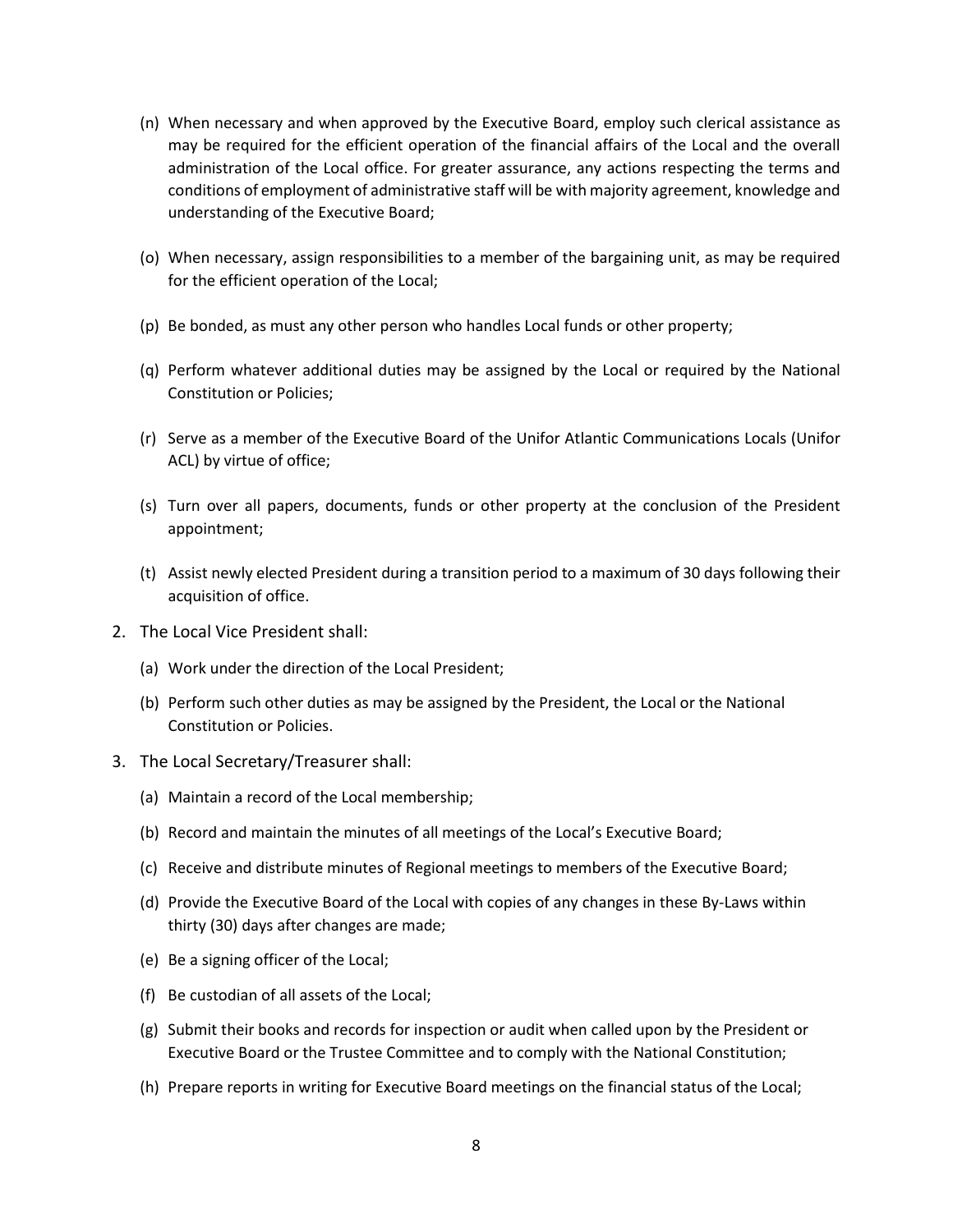- (i) Ensure that all funds of the Local have been deposited in a Chartered Bank, Trust Company or Credit Union in the name of the Local, subject to withdrawal by cheques; signed by two of the three signing officers in the name of the Local and countersigned by any two of the following: The President, the Secretary/Treasurer or the Regional Director of District 3. They shall see that no disbursements are made except on an order countersigned by any two of the three signing officers or such other person designated by the Executive Board. No vouchers or orders are necessary to pay regular standing bills such as rent, salaries and general conduct of business.
- (j) Be required to work in conjunction with the President in the investment of Local funds;
- (k) Be bonded, as must any other person who handles Local funds or other property;
- (l) Perform such other duties as may be assigned by the President, Executive Board of the Local or the National Constitution or Policies;
- (m) Assist newly elected Secretary/Treasurer during a transition period to a maximum of 30 days following their acquisition of office.
- (n) The Local Secretary/Treasurer shall attend as second delegate to the Unifor National Constitutional and Canadian Council Conventions, where funds allow, to be determined by the Unifor Local 2289 Executive Board.
- 4. The Local Regional District Director shall:
	- (a) Work under the direction of the President;
	- (b) Represent the District on the Executive Board;
	- (c) Be a Shop Steward;
	- (d) The Regional Director of District 3 shall be a signing officer;
	- (e) If a signing officer, shall ensure that all funds of the Local have been deposited in a Chartered Bank, Trust Company or Credit Union in the name of the Local, subject to withdrawal by cheques; signed by two of the three signing officers in the name of the Local and countersigned by any two of the following: The President, the Secretary/Treasurer or the Regional Director of District 3. They shall see that no disbursements are made except on an order countersigned by any two of the three signing officers or such other person designated by the Executive Board. No vouchers or orders are necessary to pay regular standing bills such as rent, salaries and general office expense (i.e: webhosting and computer maintenance). Expenditures greater than \$500 for payment of: training, courses, conferences and conventions and other large strike or solidarity support must be approved by the Executive Board;
	- (f) In the case of a vacancy in any Unit position, the Local Regional Director may appoint a member to serve for the remainder of the term. If the remainder of the term is in excess of six (6) months, an election must be held to replace the Unit position;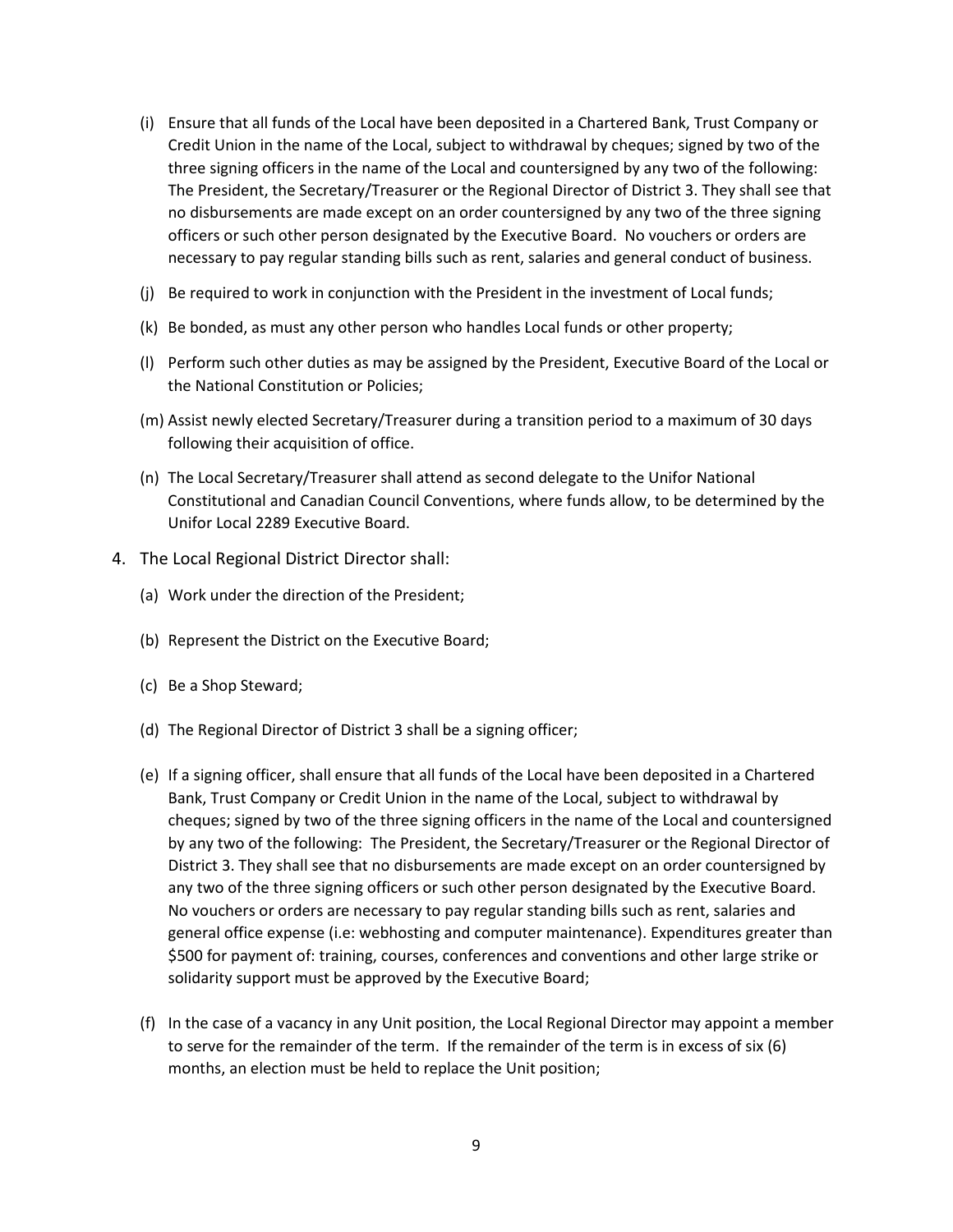- (g) Decide all questions of order according to the parliamentary rules and have the deciding vote in case of a tie at the District level;
- (h) Attend Regional meetings per Article 9 of these By-Laws;
- (i) Perform such other duties as may be assigned by the President, Executive Board or the Local.;
- 5. General:

Any function(s) assigned to any Officer, by the Local, the Executive Board or the National Constitution, may be delegated to a member of the Local's staff, subject to the approval of the Executive Board.

- 6. Duties of the Unit Chairperson:
	- (a) Shall be members of the respective Unit and each Unit may have the following Officers: Chairperson and Co-Chairperson/Recorder;
	- (b) Shall prepare an agenda for each Unit meeting and shall Chair such meeting;
	- (c) In the event the Unit Chairperson is unable to attend the Unit meeting, Regional meeting or the Annual Local Meeting, the Co- Chairperson/Recorder shall assume the duties of the Unit Chairperson and attend in their place;
	- (d) Any union member who is not an officer of the Local, as described in Article 6.3(a), will excuse themselves from their elected union position / committee, for the time that they are working in their temporary management role. If that period of time in the temporary management role, excluding peer-to-peer training, exceeds 21 days in a calendar year, then the union member will be recalled as per Article 15 Section E of the National Constitution.
- 7. Duties of the Chief Shop Steward:
	- (a) The Local 2289 Executive Board will select the Chief Shop Stewards from the list of elected Stewards at their sole discretion. There shall be four (4) Chief Shop Stewards, one (1) per District. Shop Stewards interested in the position must be from the District for which they are elected.
	- (b) To co-ordinate the duties of Shop Steward in areas assigned to them by the President;
	- (c) Be familiar with all provisions of the Collective Agreement and thoroughly investigate all grievances coming within their jurisdiction;
	- (d) Be completely familiar with the grievance procedure;
	- (e) Keep the members they represent informed of union matters;
	- (f) Have available at all times a copy of the Collective Agreement, Local By-Laws and National Constitution;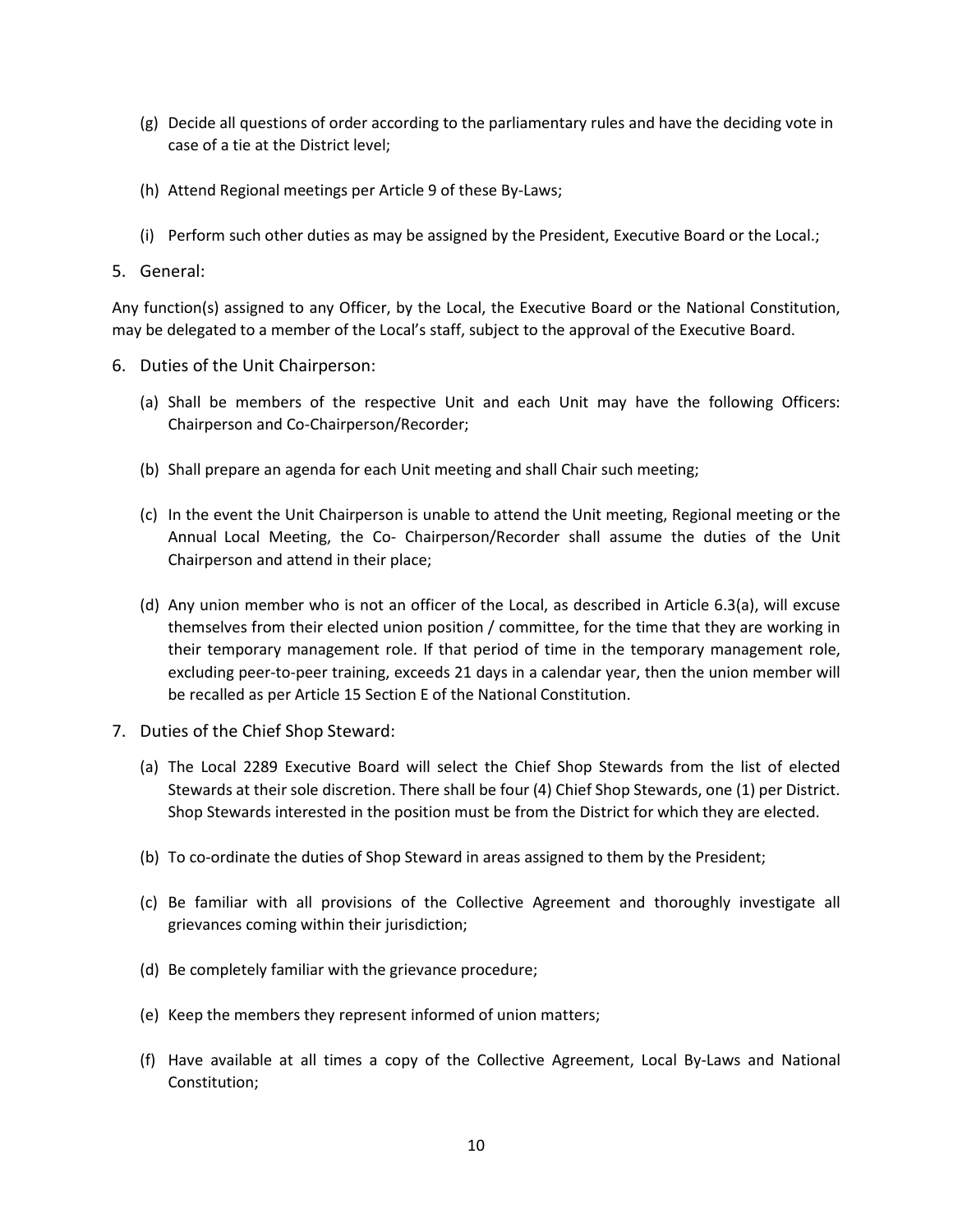- (g) Encouraged to attend the regular unit meetings as information from them is part of the benefit and service to the membership;
- (h) Turn over all papers, documents, funds or other property at the conclusion of their appointment;
- (i) Recall of Chief Shop Steward shall be in accordance with Article 15, Section E of the National Constitution;
- (j) Assist newly elected Chief Shop Steward during a transition period to a maximum of 30 days following their acquisition of office.
- 8. Duties of the Shop Steward:
	- (a) Shop Stewards shall be elected by the Membership in such numbers as are required by the Units for their purposes. Elections for these positions per Article 12A of these By-Laws. The President shall advise the employer in writing of the elected Shop Stewards;
	- (b) Be familiar with all provisions of the Collective Agreement and thoroughly investigate all grievances coming within their jurisdiction;
	- (c) Be completely familiar with the grievance procedure;
	- (d) Keep the members they represent informed of union matters;
	- (e) Have available at all times a copy of the Collective Agreement, Local By-Laws and National Constitution;
	- (f) Encouraged to attend the regular unit meetings as information from them is part of the service to the membership;
	- (g) Carry out such duties as may be prescribed by the President, the Local Executive Board or any Chief Shop Steward;
	- (h) Turn over all papers, documents, funds or other property at the conclusion of their appointment;
	- (i) Recall of Shop Steward shall be in accordance with Article 15, Section E of the National Constitution.
- 5. Oath of Office:

The Oath of Office and installation ceremony shall be in accordance with Article 24 of the National Constitution.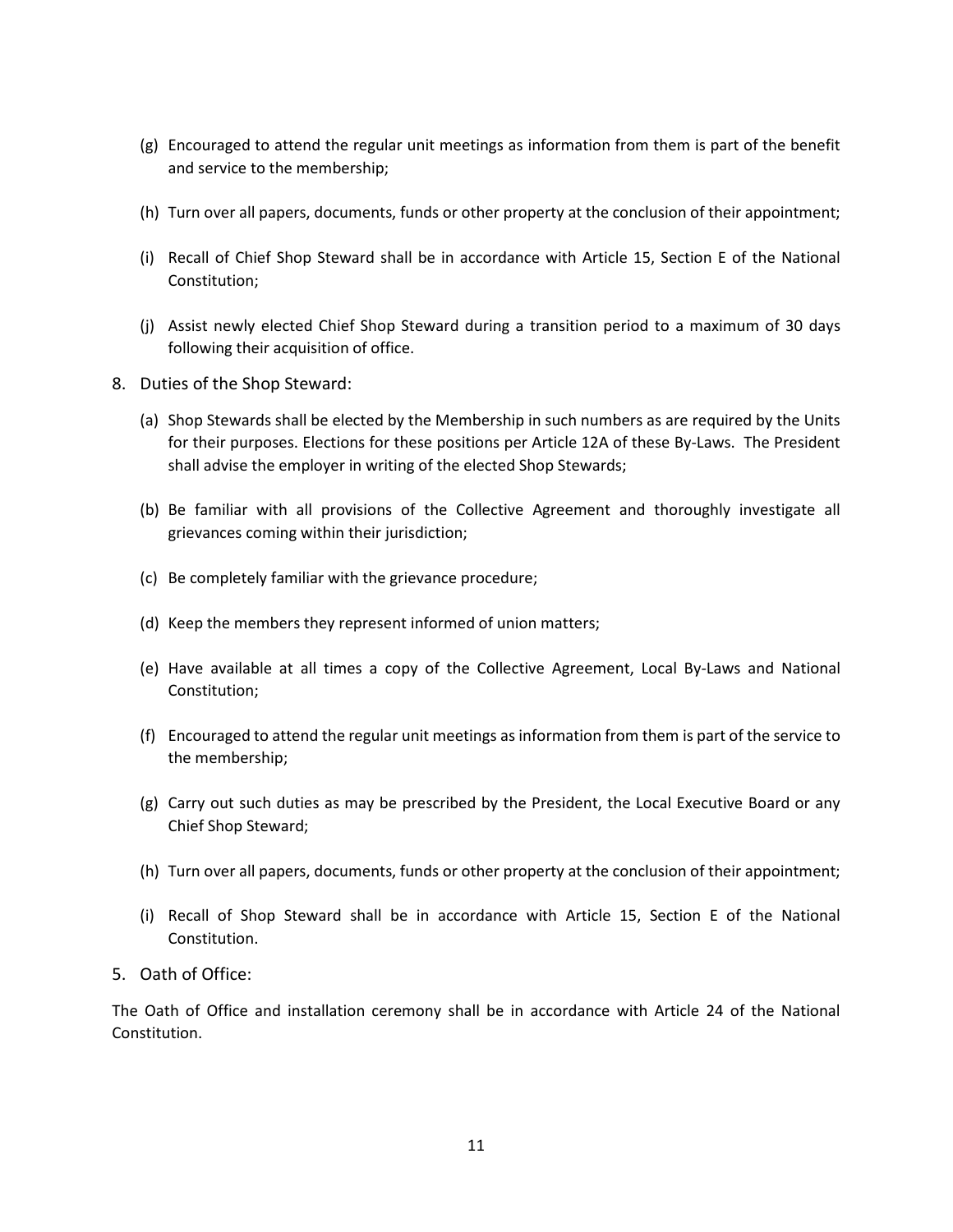6. Any union member who is not an officer of the Local, as described in Article 6.3 (a), will excuse themselves from their elected union position / committee, for the time period that they are working in their temporary management role.

# <span id="page-11-0"></span>**ARTICLE 7 EXECUTIVE BOARD MEETINGS**

- 1. The Executive Board shall meet at least quarterly at a place and location determined by the President.
- 2. The President, alone, or any four (4) other members of the Executive Board may call a Special Meeting of the Executive Board at a feasible time and location as determined by the party calling such meeting. Notice of a Special Meeting shall be given to the Executive Board. The notice shall include: date, time and place of meeting and state the purpose for which the meeting is called. No business other than that for which the meeting is called may be transacted.
- 3. If time does not permit an Executive Board Meeting for a specific issue which requires a vote, all Executive Board Members shall be called and a unanimous ruling applies.
- 4. The quorum of the Executive Board shall be any four (4) members of the Executive Board.
- 5. The meeting of the Executive Board shall be open to all of the membership of the Local but only the Executive Board members have the right to speak and vote. Observers shall have the opportunity to speak only when given permission by the Chair. Observers would attend these meetings at their own expense.
- 6. The Executive Board has the right to go "In Camera" to deal with private and/or confidential matters. Records of "In Camera" discussion shall be taken, but these shall only be available to members of the Executive Board or National Union.
- 7. The Secretary/Treasurer shall submit minutes of all Executive Board meetings to the members of the Executive Board. The Regional Directors will review these minutes with the Unit Chairperson in their respective regions.

## <span id="page-11-1"></span>**ARTICLE 8 ORDER OF BUSINESS**

The Order of Business at meetings shall be:

- 1. Call to Order
- 2. Anti-Harassment Statement
- 3. Roll Call
- 4. Reading and Approval of Previous Meeting Minutes
- 5. Business Arising from Minutes
- 6. Financial Report
- 7. Communications
- 8. Committee Reports
- 9. Old Business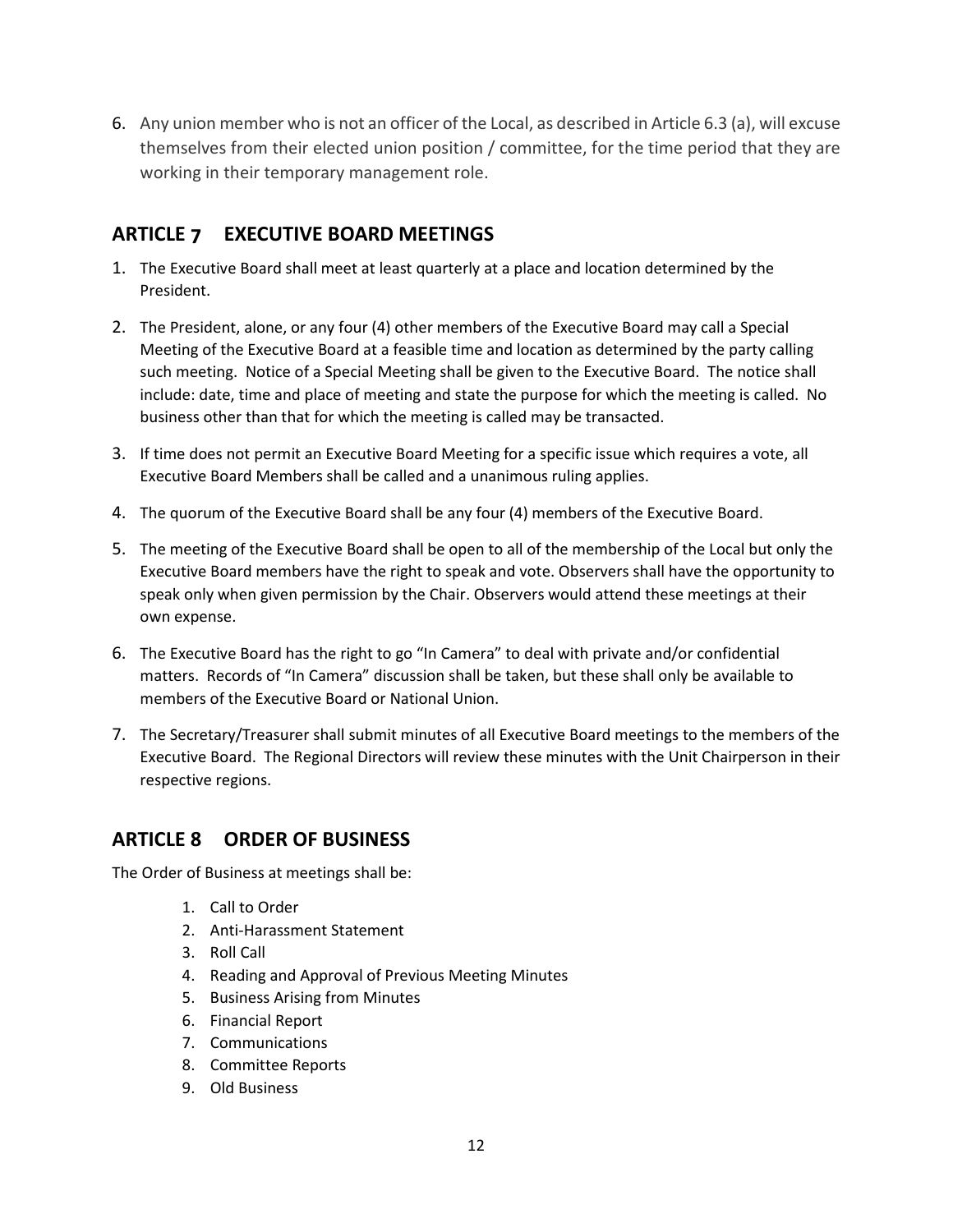- 10. New Business
- 11. Adjournment

The rules of order not specifically covered by these By-Laws or the National Constitution shall be in accordance with the Bourinot's Rules of Order.

At a Local meeting the order of business may be suspended by a two-thirds vote of the members present.

## <span id="page-12-0"></span>**ARTICLE 9 REGIONAL MEETINGS**

- 1. Regional Directors and all Unit Chairs will meet together twice (2) per year at a central location. These meetings will always be held in conjunction with the Executive Board meetings;
- 2. Minutes from these meetings will be forwarded to the Local of the union no later than one month following the date of the meeting.

## <span id="page-12-1"></span>**ARTICLE 10 UNIT AND/OR SPECIAL UNIT MEETINGS**

- 1. The dates and locations of the Unit/Special Meetings may be set by the President, Regional Directors, Unit Chairpersons and/or the Executive Board who shall give at least seven (7) days notice of same. Minutes of such meetings must be sent to the Local Office.
- 2. There shall be nine (9) monthly meetings per year. Regular meetings will not be held in the months of July or August;
- 3. Unit meetings shall adjourn not later than 11:00 pm prevailing time;
- 4. Special Unit Meetings shall be called, within their jurisdiction, by any member of the Executive Board or Unit Chairperson. A Special Unit Meeting may be called upon written receipt of a petition signed by 20% of the Unit or by a majority of members voting on the question at a regular monthly meeting. Upon receipt of such a request, a meeting shall be called within 10 days and notices of such meeting shall be posted seven (7) days prior to the meeting. The notice shall include: date, time and place of meeting and the purpose for which the meeting is called. No business other than that specified on the notice shall be transacted at that meeting;
- 5. A quorum of a Unit meeting is defined as the Unit Chairperson or Co-Chairperson/Recorder and at least one (1) member in good standing.
- 6. A quorum of a Special Unit Meeting is defined as the Unit Chairperson or CoChairperson/Recorder and at least three (3) members in good standing.
- 7. Any member who attends a meeting under the influence of alcohol or drugs and/or creates a disturbance, or becomes unruly shall lose voice and their right to vote at said meeting. Where necessary to maintain order, the member may be evicted from the meeting by order of the Chairperson subject to the challenge of the membership. Flagrant or persistent violation of this section by any member shall be conduct unbecoming a union member.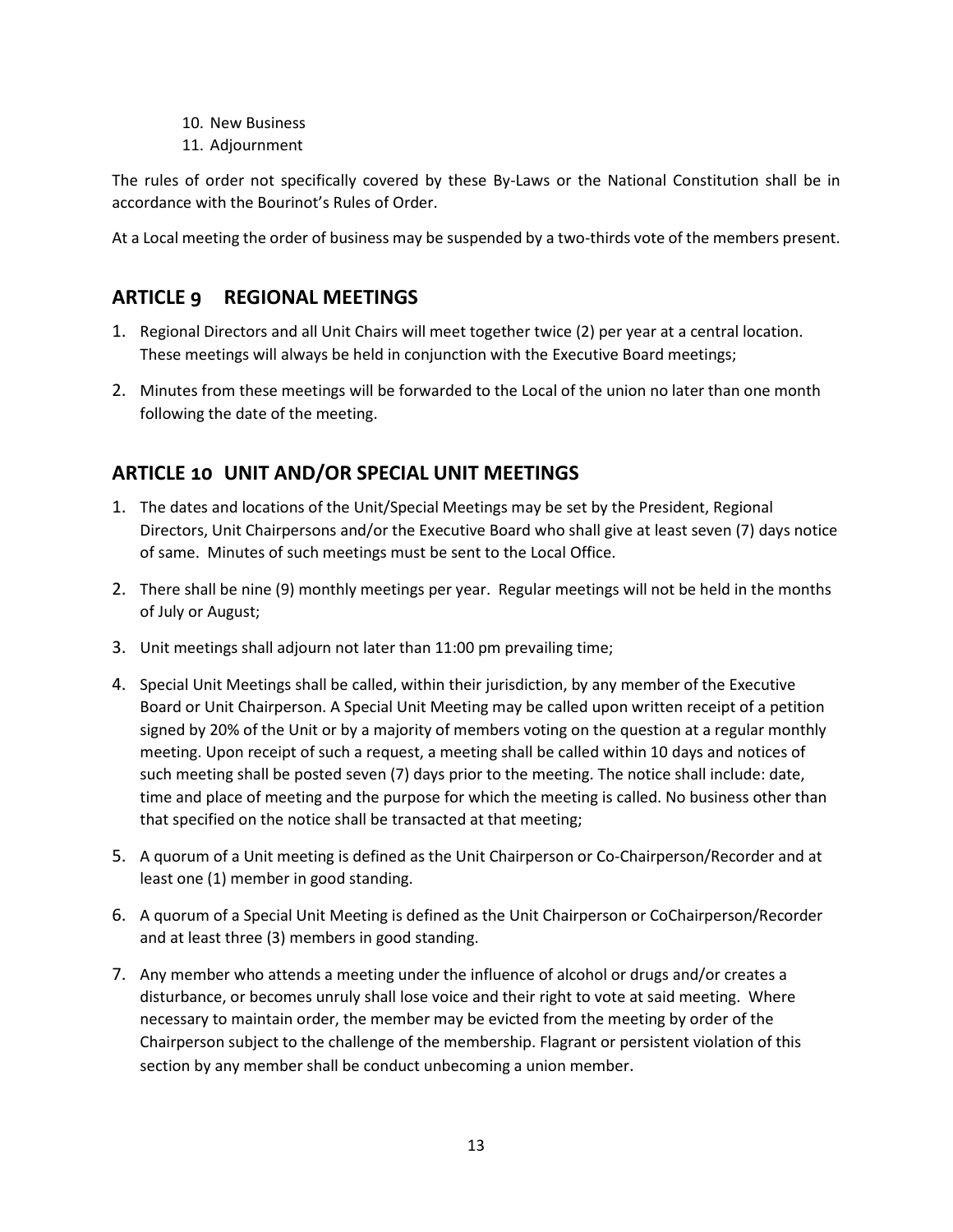# <span id="page-13-0"></span>**ARTICLE 11 LOCAL COMMITTEES**

#### 1. Election Committee

In the month of February of the election year, the Election Committee shall call for nominations for the Election Committee;

An Electronic election (if required) will run for 10 days commencing on the 15th day of March. The newly elected Elections Committee will assume their duties immediately after the election results are announced to the membership and will be sworn in at the next membership meeting.

No candidate for elected office shall be eligible to serve on the Election Committee;

The Committee shall conduct all nominations and elections and referenda of this Local;

Shall consist of at least three (3) members;

The Election Committee shall turn over to the Secretary/Treasurer all ballots and records used in an election or referendum to be preserved for a period of twelve (12) months following such election or referendum.

#### 2. Occupational Health & Safety Committee

Police and enforce Occupational Health and Safety in the workplace and participate on Joint Occupational Health and Safety Committees and report to the Executive Board and Membership and to discuss pressing mental health issues.

#### 3. Women's Committee

To assist in, and promote all women's development and to have active participation of women within our Local and the Atlantic Region. To be a visible force in our Union and work within our communities, and to promote leadership, education in diverse women's issues in all levels of our Union. And to provide a strong voice in influencing our Union/Local's direction.

The Women's Committee will consist of 4 women, 1 from each District per Article 1, Section 5 of these By-Laws. Elections for these positions will take place as per Article 12 of these By-Laws. There will be a minimum of 4 meetings per year, 1 of which may be face to face at a location approved by the President.

#### 4. Human Rights Committee

The Human Rights Committee will consist of representatives that have self-identified from any of the following equity seeking groups: Workers of Colour, Aboriginal, LGBTQ, Workers with Disabilities, Young Workers and Women. There will be a minimum of four (4) meetings per year, one (1) of which may be face-to-face at a location decided upon by the President.

#### 5. Scholarship Committee

The Scholarship Committee shall consist of no less than three (3) members in good standing. The Local Executive shall appoint members to the Scholarship Committee. The Scholarship Committee shall announce the availability of Local scholarships no later than February 15th of the submission year. The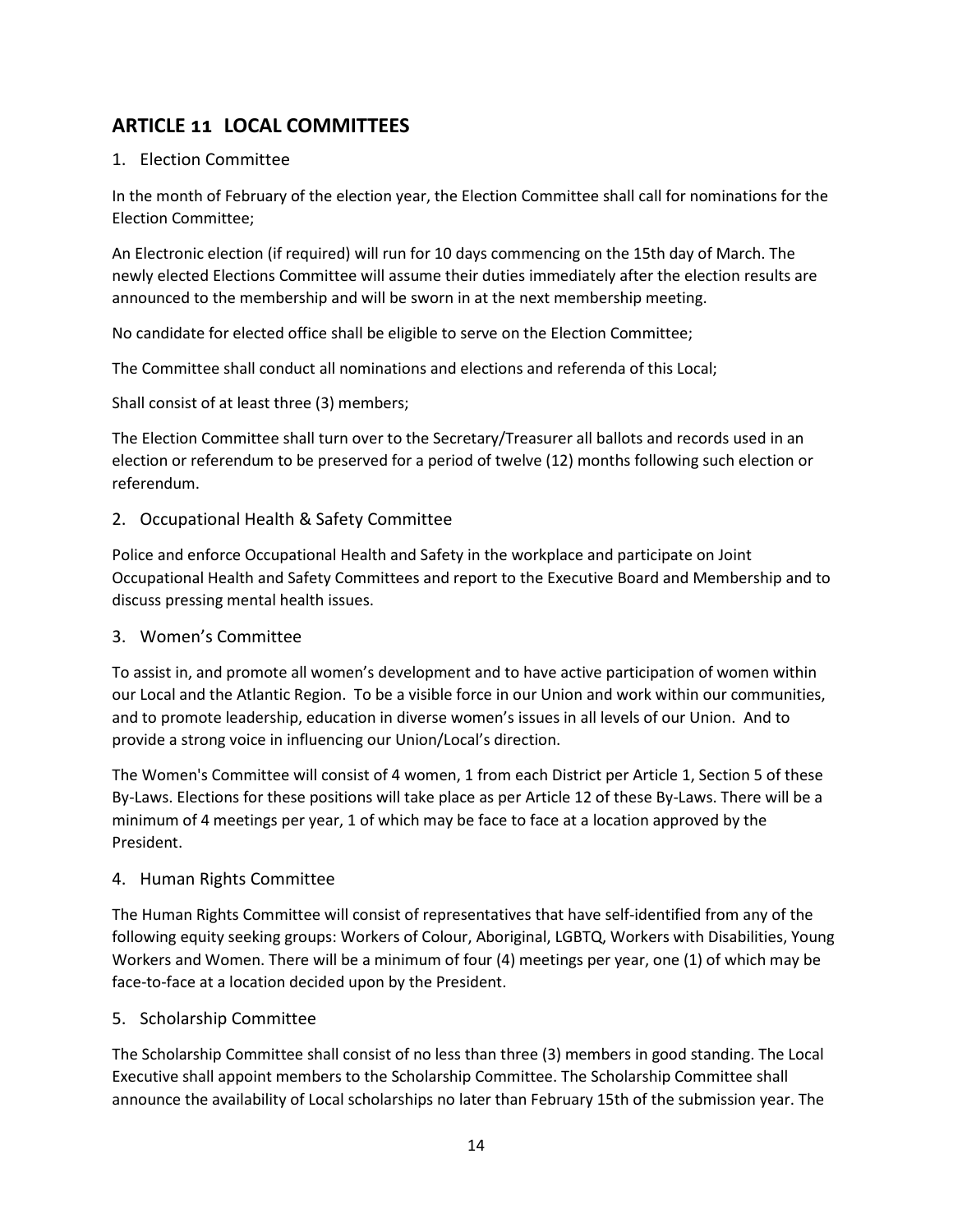Committee shall be responsible for the creation of essay-type question(s) to be answered by all applicants on a topic related to the labour movement.

#### 6. Trustee Committee

In the month of September of the election year, the Election Committee shall call for nominations for the Trustee Committee to be elected in October;

No candidate from elected office shall be eligible to serve on the Trustee Committee;

An Electronic election (if required) will run for 10 days commencing on the 15th day of October. The newly elected Trustee Committee will assume their duties immediately after the election results are announced to the membership and will be sworn in at the next membership meeting.

The Trustee Committee will exercise general supervision over the property of the Local, subject to such instructions as they may receive from the Local;

Audit the books of the Local twice during the Local's fiscal year and make a report to the Local Executive Board thereon, also provide an annual audit at the beginning of each fiscal year;

Verify that all transactions involving Local funds and properties were properly authorized;

Require that any Officer of the Local handling funds of the Local be bonded in accordance with the National Constitution or any law;

The Trustee Committee can make recommendations regarding Local funds and expenses to the Local Executive for their consideration or approval;

Trustees shall be elected by the Local Union membership in accordance with Article 12A of these By-Laws and shall serve a term of three (3) years. Trustees shall not hold any Executive Board office;

There shall be no more than four (4) and no less than three (3) Trustees;

Local Trustee has no signing authority and shall act independently. No person shall impede or constrain the Trustee in the performance of their duties under this article.

- 7. Bargaining Committee
	- (a) The Bargaining Committee representatives shall be the local bargaining team and shall be made up from the following elected positions: President, Vice-President, Secretary/Treasurer, four (4) Regional Director and Chief Stewards;
	- (b) The number of representatives on the Local bargaining team will be determined per article 9.9 of the Unifor ACL By-Laws;
	- (c) The president of the local shall be the first representative for the local bargaining team;
	- (d) Additional representatives for the local bargaining team will be chosen from the elected Bargaining Committee representatives outlined in article 11.7(a) of these By-Laws;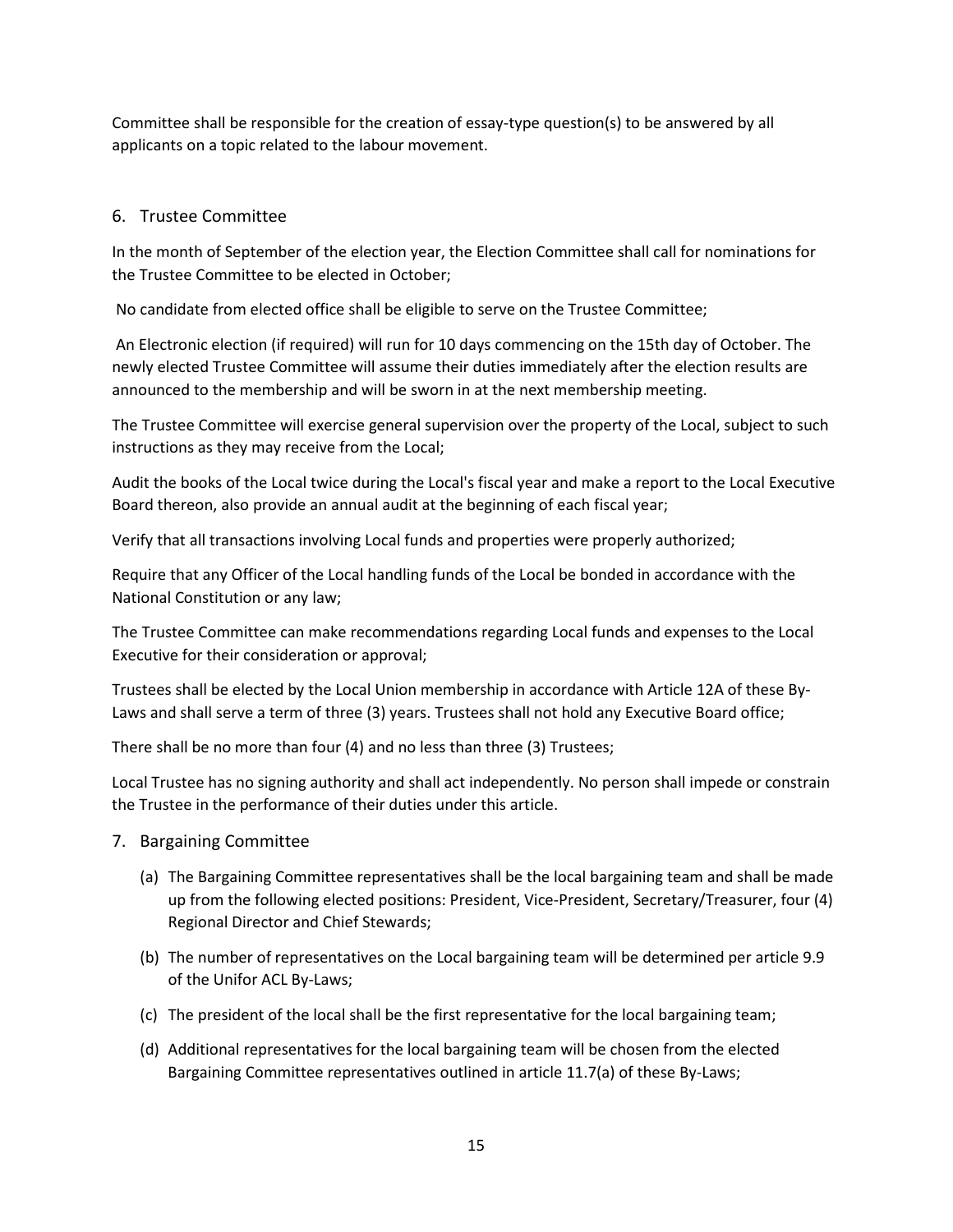- (e) The term of the local bargaining representative shall be for the duration of the bargaining process up to and including the ratification of a new collective agreement, unless those representative(s) no longer hold their office;
- (f) In the event that a representative(s) of the local bargaining team cannot fulfill their responsibilities or resigns, a replacement member will be selected per article 11.7(d) of these By-Laws.

## <span id="page-15-0"></span>**ARTICLE 12 ELECTIONS**

12A Election of Executive Board Officers, Women's Committee, Elections Committee, Trustee Committee, and Shop Steward

1.

- (a) All Officers of the Local shall hold office for a term of three (3) years. Refer to Article 6 of these By-Laws for duties and terms of Executive Board Officers.
- (b) All elected and appointed workplace representatives and committee persons; except for Election and Trustee Committee members and Safety Coordinator, shall serve terms of the same duration as their Local Union Executive Officers. Beginning in 2020, the Trustee Committee will be elected in the month of October with nomination during the September of the same year.
- 2. Nominations for the Local shall be held at the regular meeting of each Unit in the month of April, with the election to follow in the month of June.
- 3. No members shall be candidate for more than one (1) Executive Board office. If nominated for more than one (1) Executive Board office, they shall immediately declare for which office they will be a candidate.
- 4. Notice shall be sent to all members at least seven (7) days prior to the meeting for nominations in election years with all information regarding nomination, list of offices to be filled, and date of election.
- 5. It is not necessary that nominees be confined to a particular District except for the positions of Regional Directors. The candidates for the position of Regional Director must be from the District for which they are nominated; they will only be voted on by members of their respective Districts.

A member being nominated for office, if not present, shall at the time the nomination is made, present the Co-Chairperson/Recorder evidence, in writing and signed by the nominee agreeing to be candidate for a specific Local office, Steward or committee person. However, any member being nominated for Executive Board office in this manner cannot signify their intentions to be candidate for more than one (1) specific Local office.

6. Immediately after nominations, the Co-Chairperson/Recorder or Unit Chairperson shall forward a list of names of the candidates to the Local office.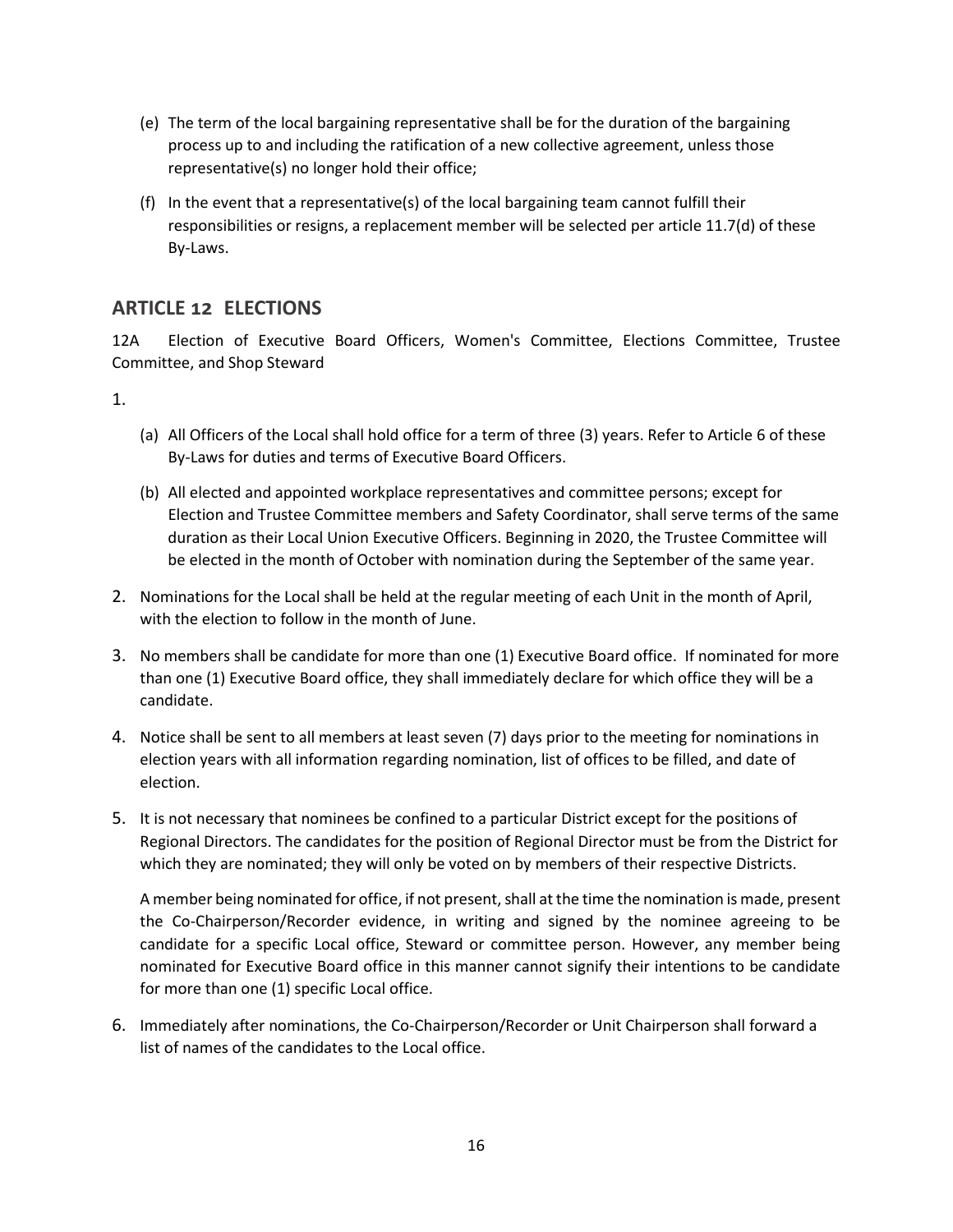Candidate profiles are a requisite and must be submitted within fifteen (15) days of nominations, with the exception of Election and Trustee Committees. Candidate profiles for Election and Trustee Committees must be submitted within seven (7) days of nominations and they are responsible to have their completed candidate profile forms at the union office before the election begins. The Local office shall send profile forms (website links) to the Units for their regular meeting.

- 7. After nominations have been made and those nominated are found to be members in good standing, the Election Committee shall determine a secure method of balloting.
- 8. (a) All voting will be by secret ballot.
	- (a) If voting is done by mail out ballots, envelopes with proper postage will be used.
	- (b) When the method used for voting is online balloting it will be done in the following manner:

i) The Local Executive Board will choose an online voting system that is secure and provides for secret ballot voting;

ii) The Election Committee will send, at least two weeks notice in advance of the opening date for voting, a Notice to Membership of the upcoming election. The notice must state the purpose of the election and the opening and closing dates for voting. Members are responsible for ensuring that the Local office has their current/preferred email address to ensure they receive their access to the online voting system;

iii) Members will be sent an email giving instructions for voting and the ballot;

iv) When online voting is the method used for voting in any election that will be the only method used for that election.

- 9. The Secretary/Treasurer shall furnish to the Election Judge, not less than twenty-one (21) days before the election, an alphabetical list of all members eligible to vote. All members in good standing and qualified shall be entitled to vote.
- 10. The Election Committee shall decide the time and location when ballots will be counted. The election will begin the first regular business day of June and run for 21 consecutive days.
- 11. The Election Committee shall obtain the electronic results or count the ballots and certify the results in writing and notify the Executive Board immediately.
- 12. All election records including ballots shall be preserved for one (1) year from the date of election, after which it shall be destroyed unless a question has arisen in connection therewith.
- 13. Any candidate for office may be present or have a Local member as an observer present at the counting of the ballots. If electronic vote, any candidate for office may be present or have a Local member as an observer present at the receiving of the official result by email to the election judge and election committee. Expenses incurred for this purpose shall be the responsibility of the member. Any member running as a candidate for any office shall be notified of results as soon as possible following the ballot counting. Also, the candidate shall be given the actual ballot count if requested.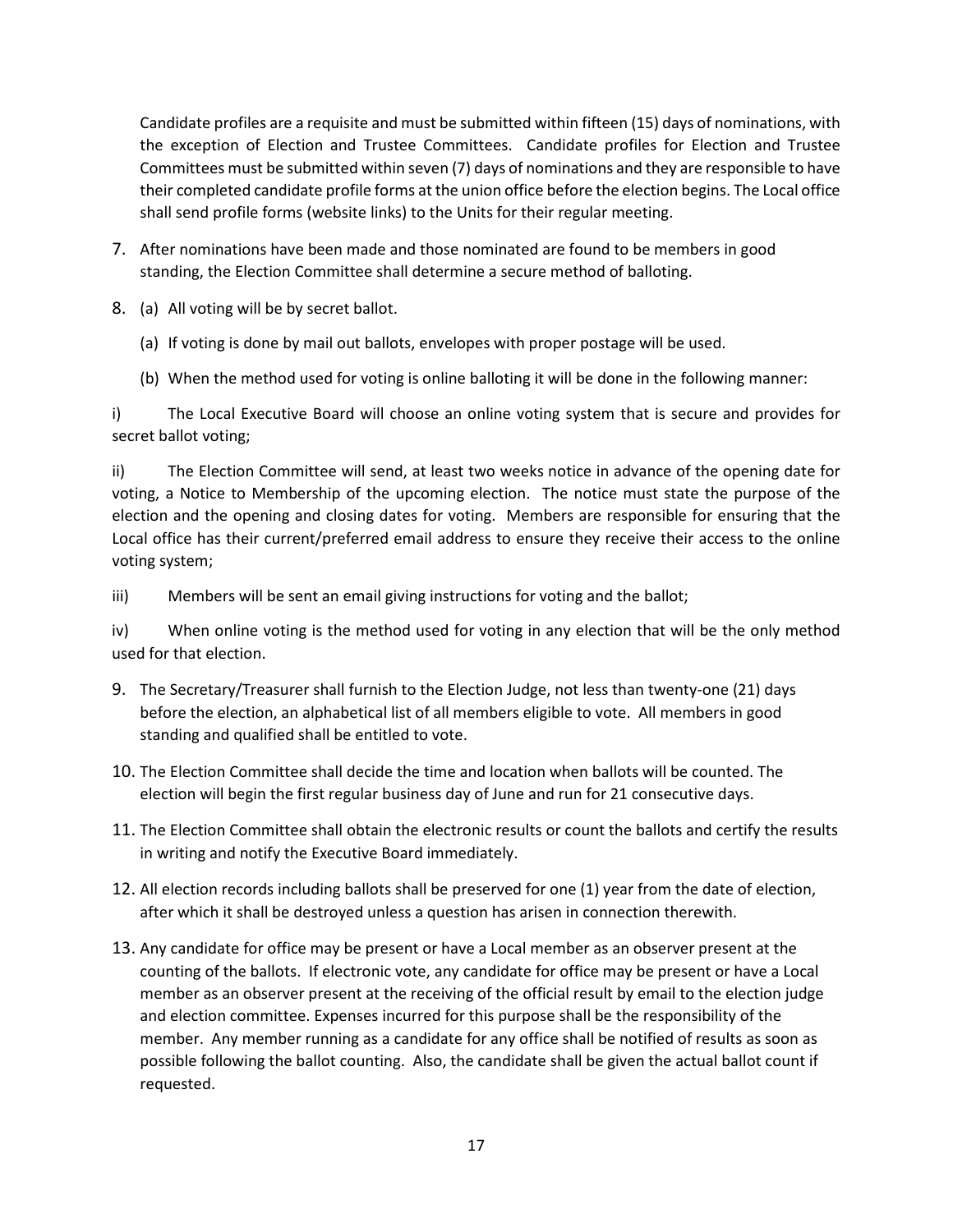- 14. The elections shall be decided by the candidate receiving the most votes for a specific office. In the event of a tie vote the two (2) successful candidates shall stand again for election before the 15th day of August and the procedure aforementioned, with respect to the casting of ballots, shall be repeated. Only the tied candidates may stand for election.
- 15. Every candidate shall have the right once within thirty (30) days prior to the election to inspect a list containing the names and the reporting centres of all members of the Local. Such list of members shall be maintained and kept by the Local.
- 16. No member shall be eligible to run for office unless they have been a member of the Local in continuous good standing for a minimum of six (6) months immediately prior to nomination.
- 17. Proxy voting shall not be allowed in Local voting procedures.

#### 12B Election of Unit Officers

- 1. The Executive of the local shall establish the Units of the Local in their absolute discretion. The Units may be altered or amended at any time at the discretion of the Executive Board. The purpose of the Unit is to facilitate the function of the Local and to better serve the interests of the membership of the Unit.
- 2. Unit Officers shall be members of the respective Unit and each Unit shall have the following Officers: Chairperson and Co-Chairperson/Recorder.
- 3. Elections of Unit Officers shall be conducted at the April Unit meeting during the election year. Elections shall be conducted by secret ballot. Ballots will be sealed and forwarded to the Local office to be counted and certified by the Election Committee.
- 4. A Unit Officer must be a member of the Unit and shall serve for a period of three (3) years and their term of office shall coincide exactly with the term of office of the Executive Board of the Local.
- 12C Election of Unifor National Convention, Regional Council and Canadian Council Delegates

Delegates to the National Unifor Convention, Regional Council and Canadian Council will be per National Constitution and Article 6 of these By-Laws. The President shall be first delegate with the Secretary/Treasurer serving as the second delegate to all Unifor National Constitutional and Canadian Council Conventions, as per Duties of Officers contained in Article 6.4.1(g) Duties of the local president and 6.4.3(n) Duties of the Secretary/Treasurer.

The Executive Board of the Local will consider the number of delegates that may attend per the National Constitution and the financial resources of the Local to determine the number of delegates that may be sent to Convention/Council.

1. All delegates to the National Convention shall remain as delegates until the next National Convention and shall be delegates to any Special Convention; however the delegate must be a member in good standing of the Local at the time of the Special Convention.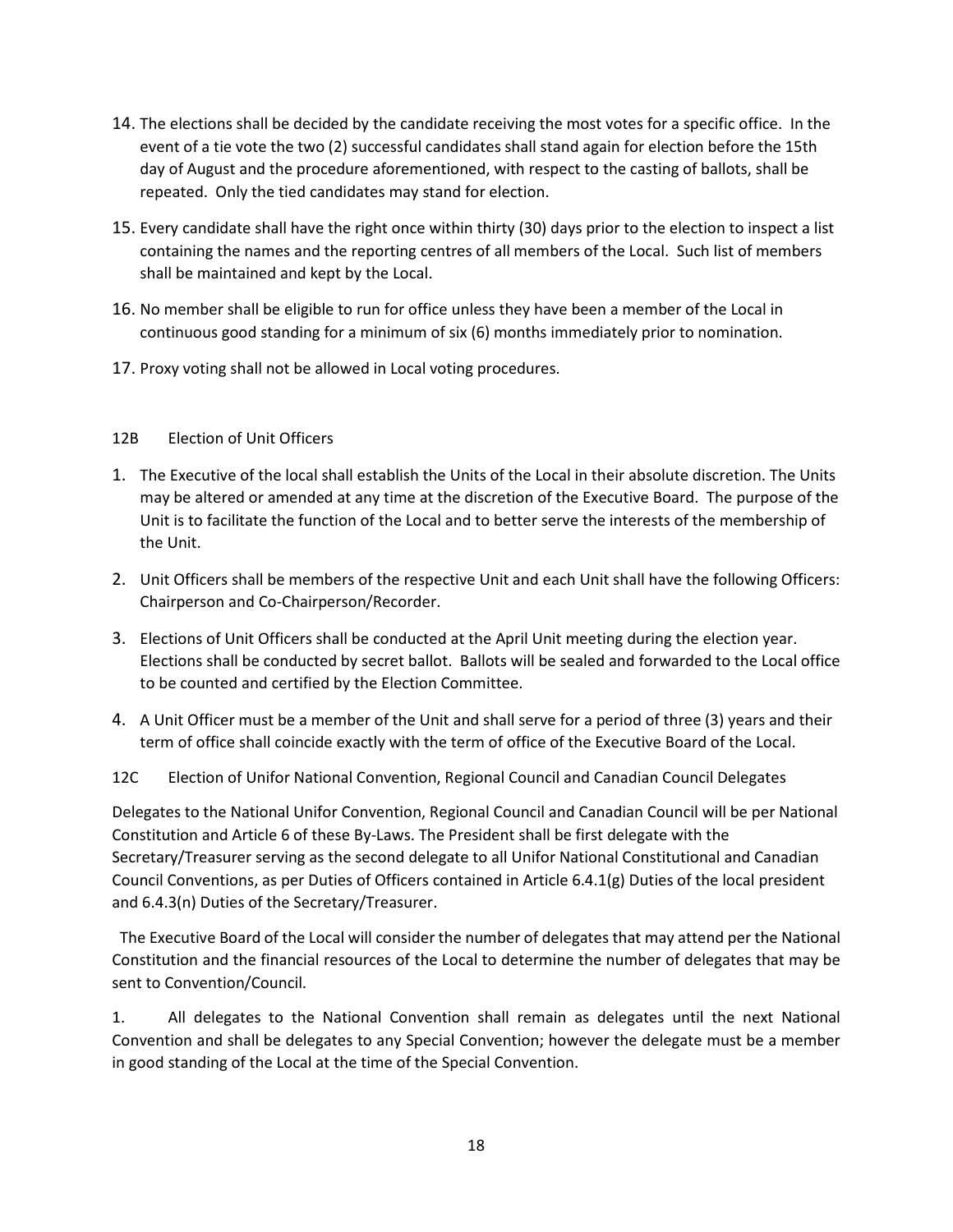When required by the National Constitution, Local delegates shall be elected in accordance with Article 12A of these by-laws, with nominations held during the regular September monthly meeting;

1. All delegates to the National Convention shall remain as delegates until the next National Convention and shall be delegates to any Special Convention; however, the delegate must be a member in good standing of the Local at the time of the Special Convention.

When required by the National Constitution, Local delegates shall be elected in accordance with Article 12A of these By-Laws, with nominations held during the regular September monthly meeting;

- 2. The Election Committee shall count the ballots and announce the delegates list no later than 15 days after the end of the balloting period;
- 3. The number of votes received by each candidate will assign them a rank of priority on the delegates list to all events of the following calendar year;
- 4. If the successful candidate, for unforeseen reasons, is unable to attend an event for which they are selected, the next delegate on the list will be authorized to attend in their place as long as the time requirements of the event are still attainable.

## <span id="page-18-0"></span>**ARTICLE 13 RECALL**

Any elected Officer of this Local may be recalled in accordance with the provisions of Article 15 of the National Constitution.

## <span id="page-18-1"></span>**ARTICLE 14 CHARGES, TRIALS AND APPEALS**

As defined under Article 18 of the National Constitution.

## <span id="page-18-2"></span>**ARTICLE 15 STRIKES**

The calling, conduct and termination of strikes affecting this Local shall at all times be carried out in compliance with the rules prescribed by Article 17 of the National Constitution.

### <span id="page-18-3"></span>**ARTICLE 16 AMENDMENT**

- 1. These By-Laws may only be amended by a two-thirds (2/3) majority vote of the delegates voting at an Annual Local Meeting or by majority vote of the delegates voting at a Special Local Meeting;
- 2. (a) Between Annual Local Meetings, Policies of the Local may be created or amended by a twothirds (2/3) majority vote of the Executive Board;

(b) Policies of the Local may be created or amended by a majority vote of the delegates voting at an Annual Local Meeting or by a majority vote of the delegates voting at a Special Local Meeting;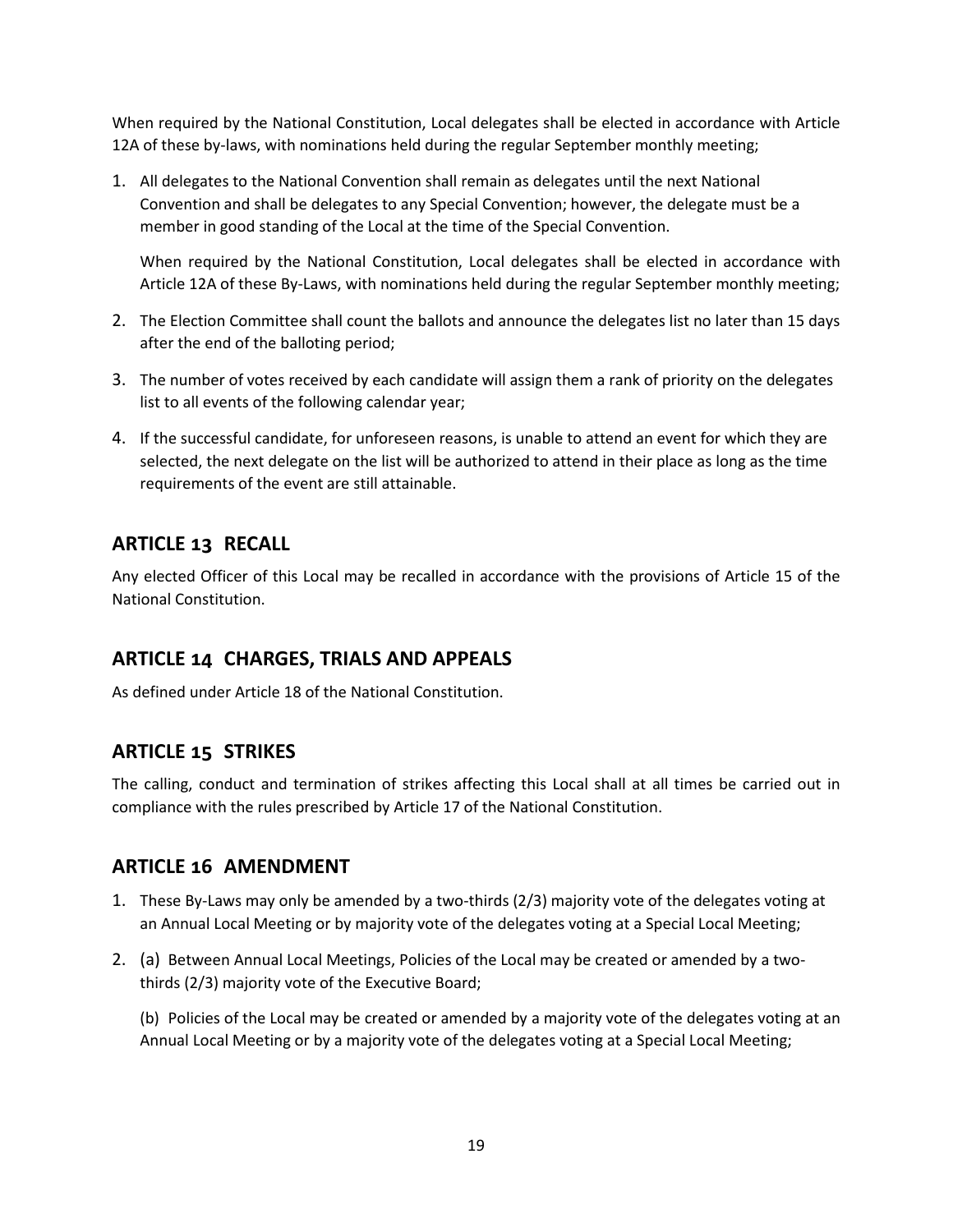(c) Policies created or amended by the Executive Board may be repealed or amended by a majority vote of the delegates voting at an Annual Local Meeting or by a majority vote of delegates voting at a Special Local Meeting.

3. Notice to amend these By-Laws shall be submitted in writing to the Local union office, no later than January 31<sup>st</sup> of each calendar year, so that the resolutions can be added to the agenda of the next Annual Local Meeting. When time does not permit an amendment to be placed on the agenda of the next Annual Local Meeting, the President may, at their sole discretion, place the amendment on the agenda of the following Annual Local Meeting. Amendments must follow the guidelines set out in Unifor's Guide for Local Union Bylaws.

# <span id="page-19-0"></span>**ARTICLE 17 MISCELLANEOUS**

- 1. Each member shall keep the Secretary/Treasurer informed of their correct home address and email address.
- 2. Members shall show their membership cards upon request.
- 3. The fiscal year of the Local shall be from January 1 to and including December 31.
- 4. The Local shall open two accounts for the general operation of the Local business those being:
	- (a) Savings Account
	- (b) Chequing Account
	- i. The signing officers for these accounts shall be: the President, the Secretary/Treasurer and the Regional Director of District 3.

Not withstanding Article 12A.14, notice posted on the website maintained by the Local, within the timeframes described in these By-Laws, shall be considered sufficient notice for the purpose of these By-Laws.

5. CCHSC Employee Representative:

When the current term of a CHSC employee representative expires or is vacated, a request for Expressions of Interest for candidates in the position of CHSC employee representative will be made. Selection of a candidate will be made during the next Executive Board meeting. The candidate will be forwarded to the ACL Administrative Structure and responsibilities are found in the applicable Corporate Health and Safety Committee's Terms of Reference. Any sitting CHSC employee representative from this Local shall report in writing to each regular Executive Board meeting. Whenever possible the Secretary/Treasurer, or person directed by the Secretary/Treasurer will attempt to provide at least three (3) weeks notice of each regular Executive Board meeting. The written report may be in email form, but in any case shall reach the Union Office at least one (1) week prior to each regular Executive Board meeting. Any sitting CHSC employee representative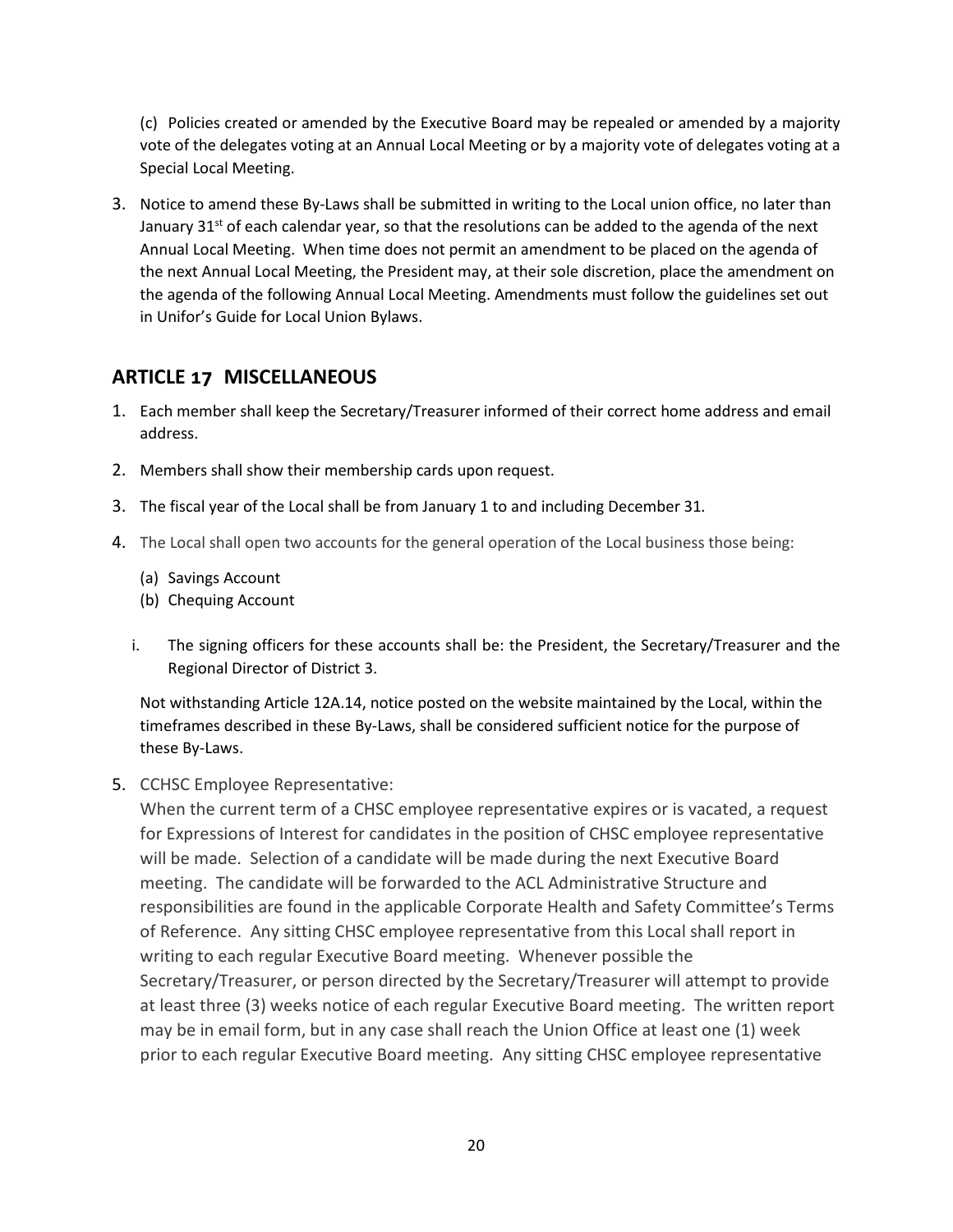from his or her Local may be required to report, in writing, to the Annual Local Meeting as directed by the President.

6. Not withstanding Article 12A.14, notice posted on the website maintained by the Local, within the timeframes described in these By-Laws, shall be considered sufficient notice for the purpose of these By-Laws.

#### 7. BIENNIAL UNIFOR ATLANTIC COMMUNICATION LOCALS MEETING (UNIFOR ACL BIENNIAL)

- (a) The Biennial Locals Meeting will be attended by the Executive Board by virtue of their office (excluding the President based on Article 13 of the Unifor/ACL By-Laws). Remaining positions will be appointed by the President, based on interest expressed in writing by any member in good standing
- (b) If the Local President is the only member of the Unifor ACL Executive Board following the Biennial Locals Meeting election, the Local Vice President will be offered a Rank & File position on the Unifor ACL Executive Board. If they decline or vacate their position, another member of the Executive Board will serve in their capacity, as decided by the Local Executive Board. The term of office for all elected Unifor ACL Executive Board positions shall be two (2) years and all members of the Unifor ACL Executive Board shall serve until their successors are duly elected.

## <span id="page-20-0"></span>**ARTICLE 18 ANNUAL LOCAL MEETING**

The ALM be held, if possible, on a Friday and Saturday, where Saturday's time will not be union paid. Per diems and traveling costs will be covered as per Policy 3.

- 1. At the last regular Executive Board meeting of the year before an Annual Local Meeting. the Executive Board shall call an Annual Local Meeting for the next year. The time and location of the Annual Local Meeting shall be determined by the Executive Board. The timing of the Unit Delegate vote shall be determined by the Executive Board.
- 2. The purpose of the Annual Local Meeting is:
	- (a) to exchange ideas and make recommendations to the Executive Board, the Council, and the National Union.
	- (b) to provide a forum for Units to share information, coordinate activities, and build on solidarity with one another.
	- (c) to assist Units in participating in the affairs of the Local.
	- (d) to amend these By-Laws.
- 3. (a) The Annual Local Meeting shall be comprised of the President, Vice-President, Secretary/Treasurer, Directors, Unit Chair, Co-Chairperson/Recorder, the Woman's Advocate, Safety Coordinator, one (1) Delegate elected by each unit and the four (4) Chief Stewards.

(b) Nomination and election of Unit Delegates shall be conducted during one Unit meeting. Elections shall be conducted by secret ballot. Ballots will be sealed and forwarded to the Local office to be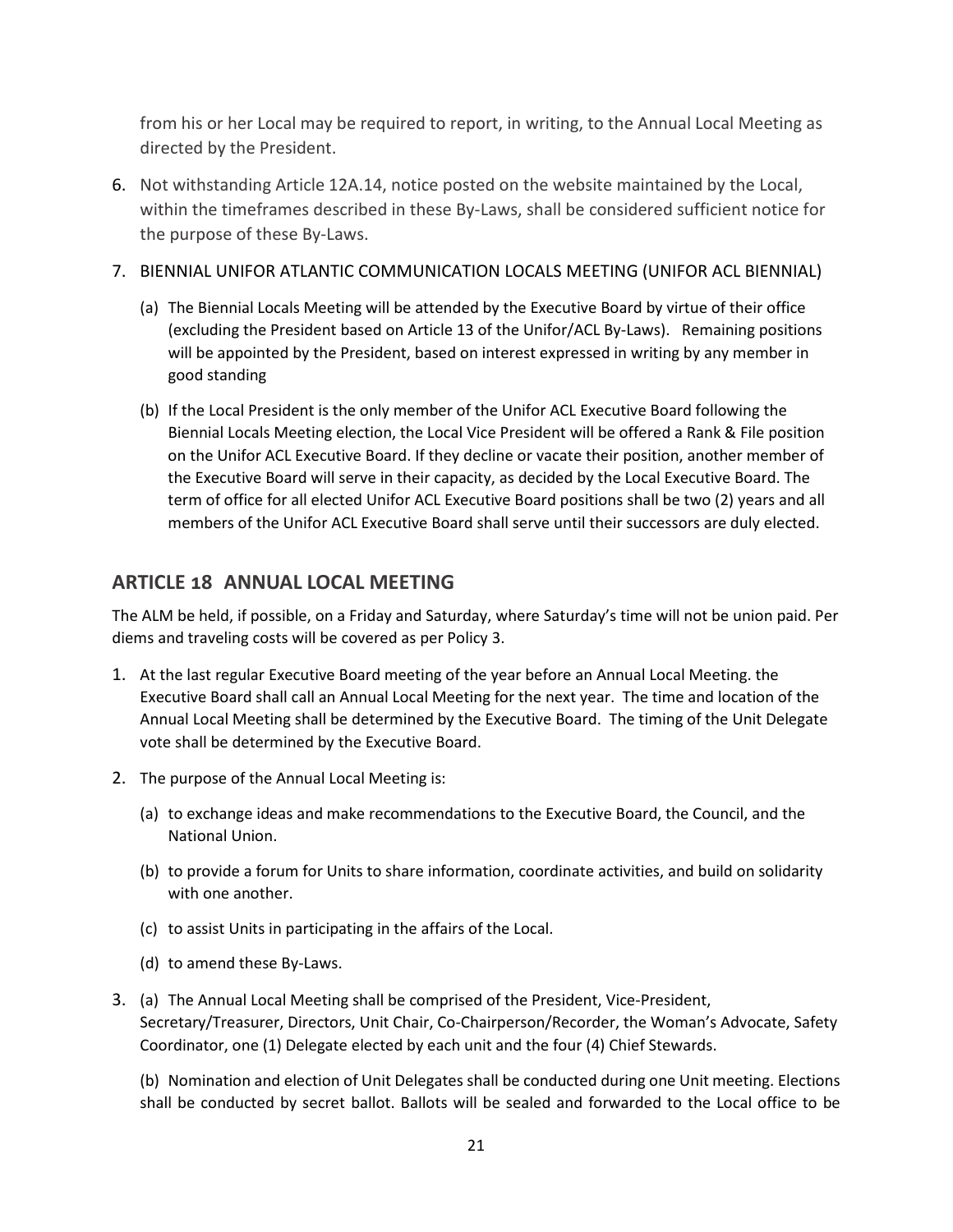counted and certified by the Election Committee. Elections shall be supervised by the Director of the Unit.

A member being nominated for Unit Delegate, if not present, shall at the time the nomination is made, present the Co-Chairperson/Recorder evidence, in writing and signed by the nominee, agreeing to be Unit Delegate. The nominee must be a member of the Unit in which they are being nominated.

(c) The President may direct the Local office staff to verify that successful candidates qualify according to (b) above. When a successful candidate does not qualify the candidate will be notified by the President in writing and the position will remain vacant.

(d) A quorum of the Annual Local Meeting will be no less than 51% of those eligible to attend per Article 18.3(a) & (b).

- 4. The President shall forward an agenda for the Annual Local Meeting to the delegates no less than thirty (30) days before the Meeting. The agenda shall include proposed resolutions/amendments to the Local By-Laws. Proposed resolutions will be forwarded to each Local unit chair and posted on the Local's website no less than forty-five (45) days prior to the date of the Annual Local Meeting.
- 5. The President shall act as Chairperson for the Annual Local Meeting.
- 6. The President may appoint committees to the Annual Local Meeting in their sole discretion.
- 7. The order of business for the Annual Local Meeting shall be:
	- 1. Call to Order.
	- 2. Anti-Harassment Statement.
	- 3. Role Call.
	- 4. President's Report.
	- 5. Treasurer's Report.
	- 6. Unfinished Business.
	- 7. New Business.
	- 8. Adjournment.

The order of business may be suspended by a majority vote of the delegates present.

- 8. A delegate shall have one vote at the Annual Local Meeting. The Vice President, Secretary/Treasurer and Directors may vote on all matters. In the event of a tie, the President shall cast the deciding vote.
- 9. The Annual Local Meeting shall be open to all members in good standing of the Local, but only the delegates described in 3(a) above shall have the right to speak and vote. Members who are not delegates may speak only when given permission by the Chair. Members who are not delegates shall attend the Annual Local Meeting at their own expense. Members who wish to attend shall give reasonable notice in writing to the President.
- 10. Representatives of the UniforACL and/or the National Union may be invited to attend the Annual Local Meeting. The Local shall not pay expenses for representatives of the UniforACL and/or the National Union and they shall have no vote and may speak only when given permission by the Chair.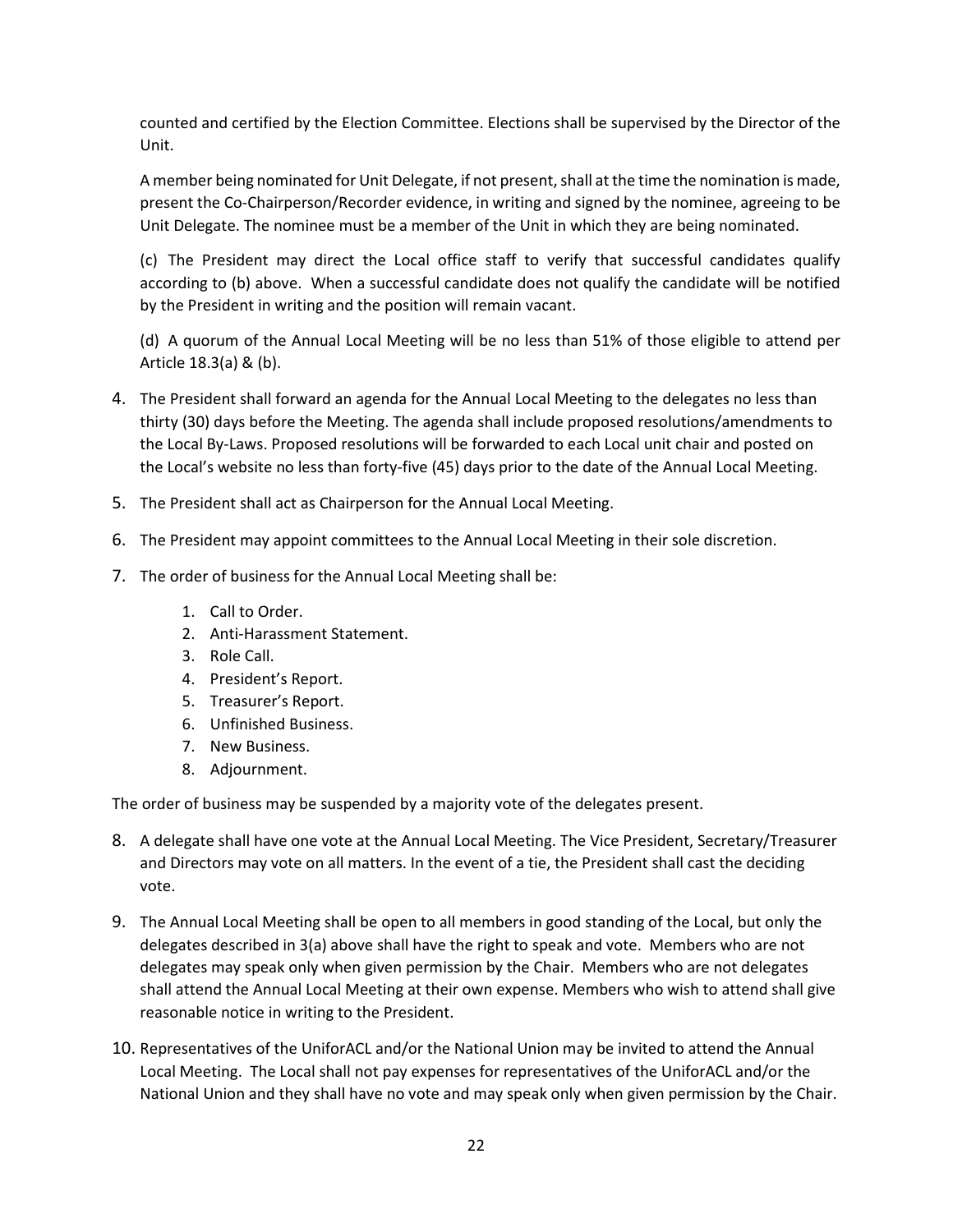- 11. The Local shall pay the normal and usual expenses incidental to the Annual Local Meeting together with the normal and usual expenses of the Delegates.
- 12. All amendments to these By-Laws shall not become effective until approved by the National Union.
- 13. (a) A Special Local Meeting may be called by the Executive Board.
	- (b) The time and location of the Special Local Meeting shall be decided by the Executive Board.
	- (c) Action of the Special Local Meeting shall be confined to the matters for which it was called.

(d) All delegates to the Annual Local Meeting shall remain as delegates until the next Annual Local Meeting and shall be delegates to the Special Local Meeting; however, the delegate must be a member in good standing of the Local at the time of the Special Local Meeting.

14. The rules of order for the Annual Local Meeting and/or the Special Local Meeting shall be under rules as may be adopted by the Annual Local Meeting, with Unifor Rules of Order prevailing under circumstances not covered by any Annual Local Meeting rules.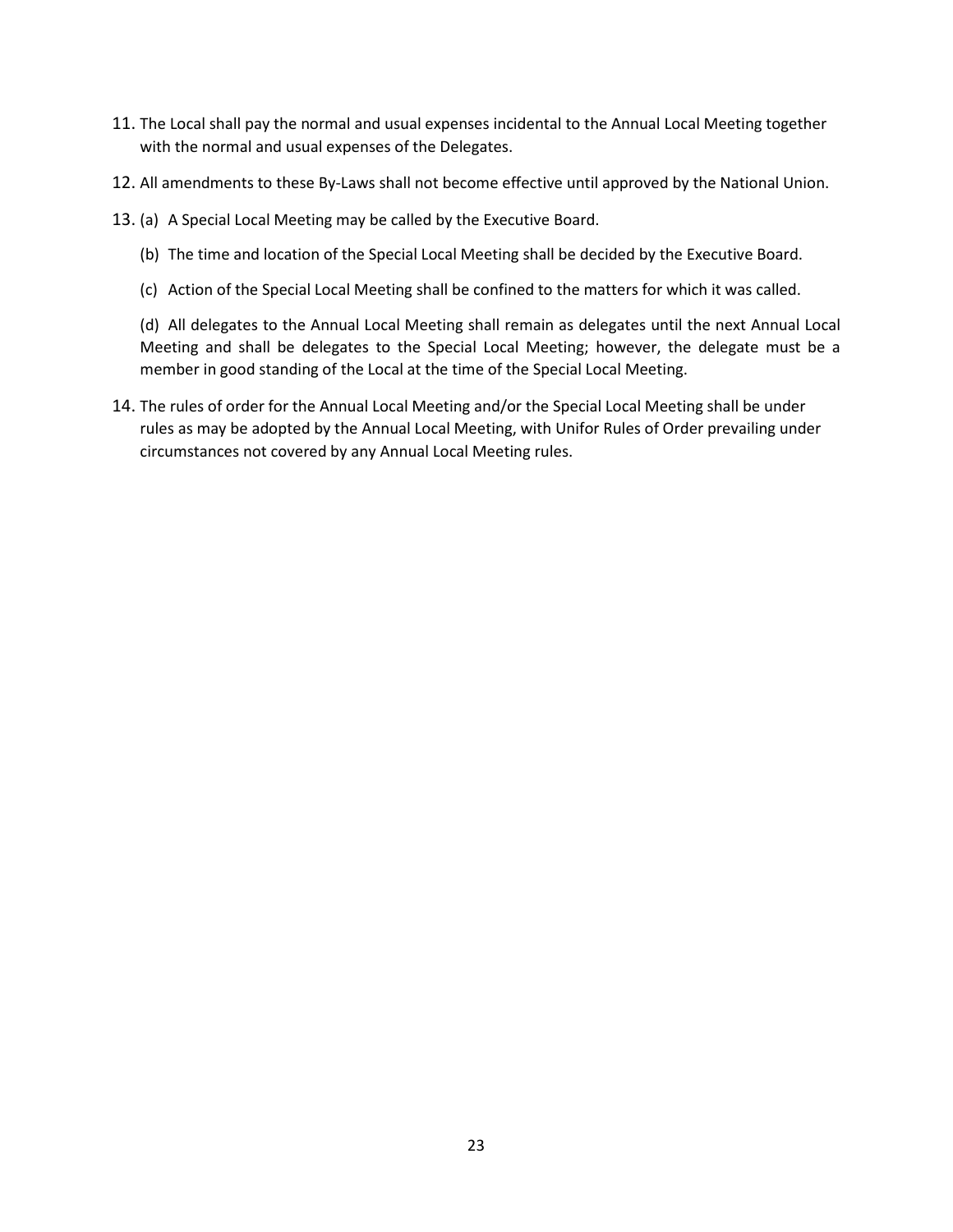# <span id="page-23-0"></span>POLICY 1 **RETIREMENT GIFTS**

A delegated member is to present an appropriate gift. Local retirement gifts are presented at the Regular Unit Meeting or in a manner at the discretion of the Unit or Local office. The retiring/departing member would have at least 10 years of continuous service to be "eligible" for this gift. It is the responsibility of the departing member to contact the local office within 6 months of their departure to notify the union and receive their service gift.

# <span id="page-23-1"></span>POLICY 2 **BEREAVEMENT GIFTS**

In the event of the death of a member or a member's spouse, a delegated member will present an appropriate keepsake. For other family members, a card will be sent. Upon a request on behalf of a deceased member, the Local will donate up to \$100.00.

# <span id="page-23-2"></span>POLICY 3 **PER DIEMS**

The following will be strictly applied:

- (a) Union members/Local union officers, who reside within the HRM boundary, attending in-town or committee meetings, conferences, conventions or training shall be allowed an \$18 meal allowance if the meeting occurs during their meal period. The meal allowance will not apply if a reasonable quality meal is provided. An in-town meeting is considered a face-to-face meeting which the union member/Local union officer attends on official union business and which is not held at the Local office.
- (b) Within Atlantic Canada meals shall be \$75.00 per day:

| Breakfast: | \$10 |
|------------|------|
| Lunch:     | \$30 |
| Dinner:    | \$35 |

- (c) Outside of Atlantic Canada per diems shall adhere to Policy 1 of the Unifor ACL By-Laws and policies.
- (d) Union members attending Company meetings on behalf of Unifor ACL shall adhere to Policy 1 of the Unifor ACL By-Laws.

## <span id="page-23-3"></span>POLICY 4 **THE CARL SIMPSON MEMORIAL STRIKE APPEAL**

The President may issue a cheque not to exceed \$500.00 upon receipt of a strike appeal.

The Executive Board may authorize a further \$1,000.00 by majority vote. If special circumstances warrant further assistance, it will only be done with unanimous vote of the Executive Board.

Any strike appeal disbursements will be made in memory of Carl Simpson.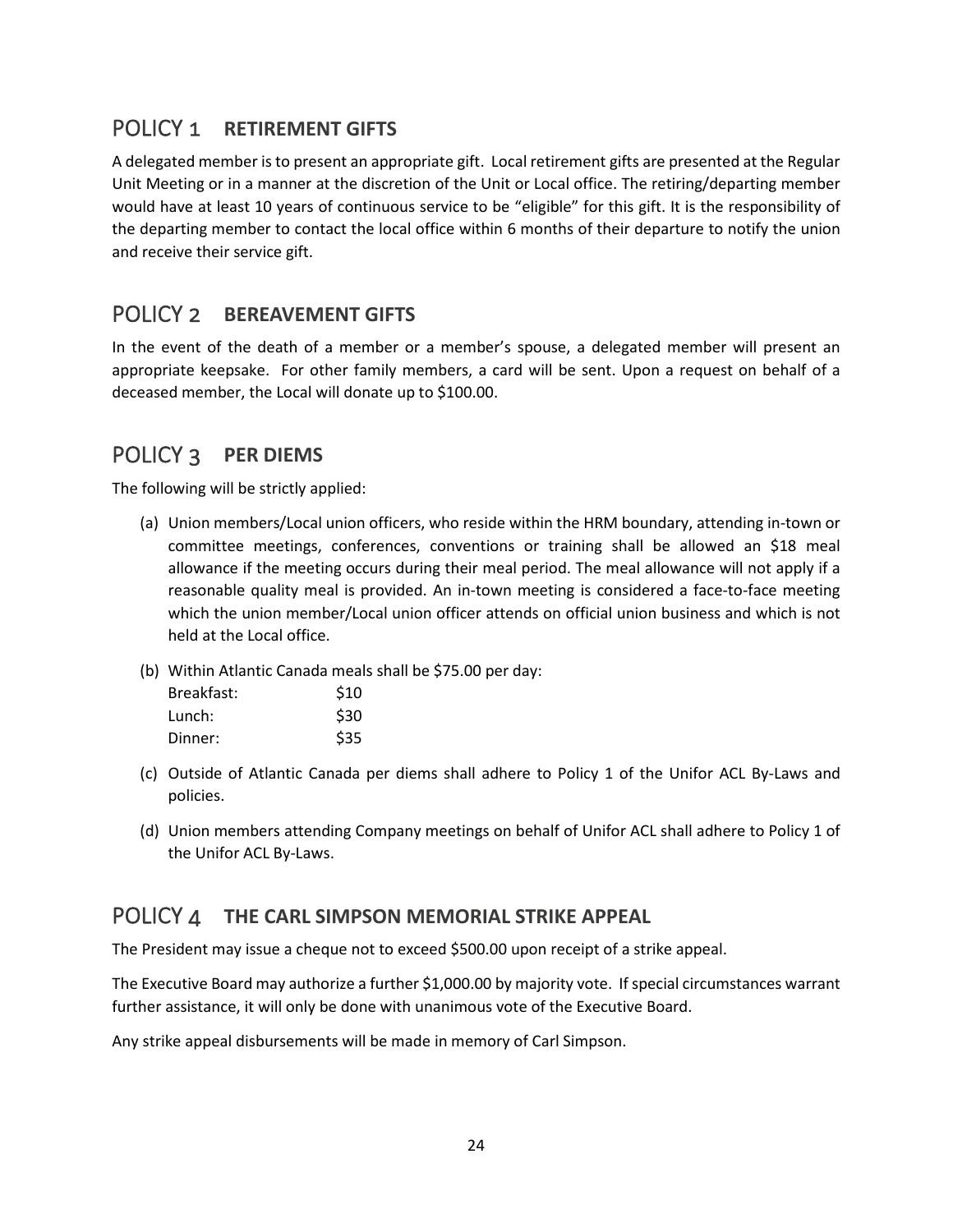# <span id="page-24-0"></span>POLICY 5 **RULES FOR EXPENSES & TRAVELLING**

The following rules are to be strictly applied:

- (a) Hotel single accommodations accommodations booked by Local office, total cost will be paid by the Local in accordance with these policies. Members will be eligible for overnight accommodations if they travel more than 70km one-way from home; unless under special circumstances approved by the Executive Board.
- (b) Accommodations booked by member, receipts required, to a maximum of \$120.00 per night.
- (c) Members, who do not return home and choose to be responsible for their own accommodations will be entitled to \$60.00 per day plus mileage not to exceed \$100.00. Mileage in this instance is considered that which is from accommodations to scheduled meeting.

It is understood that when members choose this option, the Local accepts no responsibility, whatsoever, for loss or damage to personal property or the injury of third parties while members are at the accommodation or en route to or from the accommodation and worksite.

- (d) Per Diems See Policy 3.
- (e) Bus/Limo/Taxi to and from airport most economical practicable method, receipt required.
- (f) I) Airfare/Bus/Train most economical practicable method, receipt required.

ii) Car Rental – (cannot be considered as personal auto) under unforeseen circumstances or where it is financially less or of relatively equal cost, a union member shall be permitted to use a rental car for union business at union expense. When renting a vehicle, a member must purchase the collision/comprehensive/liability insurance coverage offered by the rental company.

- (g) Personal Auto = National Union rate
- (h) Parking actual cost with receipts.
- (i) Incidentals incidental expenses on legitimate union business may be paid when accompanied by receipts.
- (j) Mileage the Local will pay mileage incurred by a member to attend their regular monthly Unit meeting. The mileage rate to attend these meetings will be the Unifor National rate. The Local encourages members to carpool. A voucher must be submitted by the member who incurred the expense to the Local office within 30 days of attendance at the monthly meeting.

Mileage will not be paid to Local union officers, who work in the Local Union office on a regular basis and reside in Halifax Regional Municipality (HRM). If a Local officer uses their personal vehicle to attend in-town meetings or committee meetings or training, they will be paid mileage as per Policy 5(g) of these By-Laws.

(k) Toll Charges - Highway/Bridge/Ferry: actual incurred cost, with receipt (no receipt required for MacDonald or MacKay bridges in the Halifax Regional Municipality)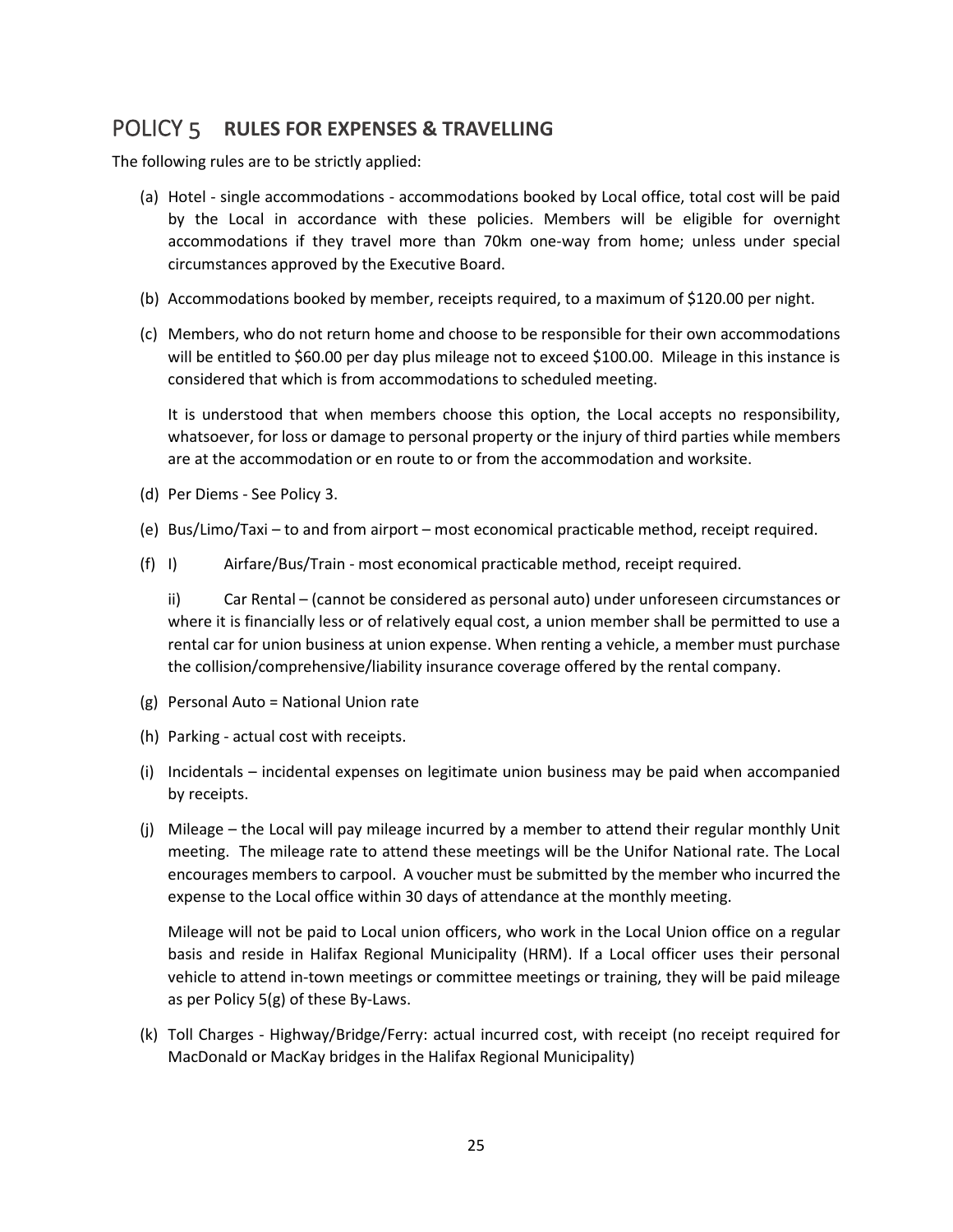# <span id="page-25-0"></span>POLICY 6 **PRESS RELEASES**

The National Union, Local President, or their designate are the only persons allowed to make press releases and that whenever possible they are in prepared form.

# <span id="page-25-1"></span>POLICY 7 **INVESTMENTS**

The following policy is directed by the Executive Board and administered by the President and Secretary/Treasurer.

It is the intent of the Local to utilize the liquid funds at its disposal to invest in low risk investments.

# <span id="page-25-2"></span>POLICY 8 **LOCAL PRESIDENT'S COMPENSATION**

The person in the position of President of the Local receive top up of any company salary to allow their pay treatment to equate to 10% above the top step of wage scale 13 of the Collective Agreement. This top up would be provided by the Local in equal installments to coincide with bi-weekly pay periods.

# <span id="page-25-3"></span>POLICY 9 **UNIT SOLIDARITY FUND**

The Local will contribute a one time per year amount of \$200.00 per unit to help support a function within their unit to promote solidarity. This amount doesn't accumulate from year to year. A detailed written request from the Unit Chair is required to be submitted to the Regional Director of their District.

When organizing a social event in Unit 5, the organizers may apply for an additional \$300.00 due to the large number of members in this unit. A detailed written request from the Unit Chair explaining the reason for the additional funds is required to be submitted to the Regional Director of their District.

# <span id="page-25-4"></span>POLICY 10 **LOCAL SCHOLARSHIPS**

There will be four (4) scholarships of \$1000.00 each awarded annually for children of or children under the legal guardianship of: Local members in good standing, retired Local members who were in good standing at the time of their retirement or deceased Local members who were in good standing at the time of their death.

Applicants must be accepted for admission as a full-time student at an accredited college or university. Proof of post secondary education enrolment will be required. Should a winner fail to certify enrolment, the scholarship shall be awarded to an alternate. An applicant can only be awarded one Unifor Local 2289 scholarship in their post secondary career.

Applications must be on the prescribed form, the applicant will also submit essay-type question(s) on a topic relating to the Labour movement as decided by the Scholarship Committee.

The application and essay must be received by the Secretary/Treasurer of the Local no later than the 30th day of April of the submission year.